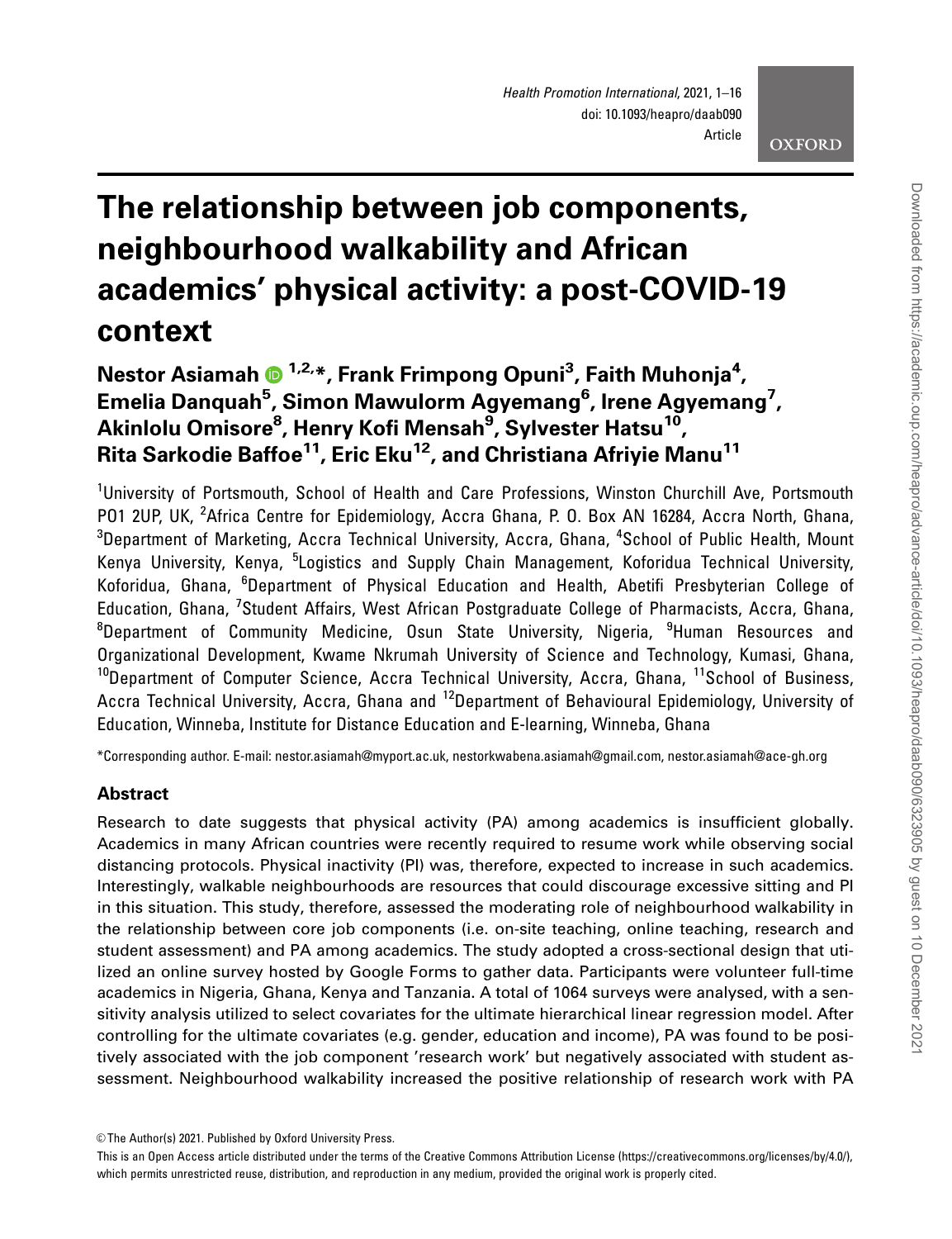and reduced the negative relationship of student assessment with PA. The non-significant negative relationship between 'teaching online' and PA was made positively significant by neighbourhood walkability. We conclude that research as a job component is positively associated with PA, but online teaching is negatively associated with PA among African academics in a post-COVID-19 context.

Key words: teaching, research, assessment, physical activity, neighbourhood walkability

# INTRODUCTION

A plethora of studies have reported a significant decline in physical activity (PA) and exercise as a result of Coronavirus 2019 (COVID-19) social distancing measures ([Armitage and Nellums, 2020;](#page-13-0) [Asiamah](#page-13-0) et al., [2021](#page-13-0); [Violant-Holz](#page-15-0) et al., 2020). This situation is the result of a loss of PA time due to limited access to social ties and neighbourhood services in the general population [\(Asiamah](#page-13-0) et al., 2021). At the national and global levels, the closure of universities is outstanding amongst COVID-19 containment strategies [\(Adarkwah, 2020](#page-13-0); [Sahu, 2020\)](#page-15-0). For two main reasons, university faculties may have faced an unprecedented level of public health risk due to this development. First, many academics in Africa and other regions had to live in isolation with limited access to neighbourhood and social resources [\(Mahmood, 2020;](#page-14-0) [Rajhans](#page-14-0) et al., 2020; [Sahu, 2020](#page-15-0); [Upoalkpajor and Upoalkpajor, 2020](#page-15-0)). Before this development, teaching in a physical classroom was the only PA-oriented job task among academics ([George](#page-14-0) et al., [2014](#page-14-0); [Keenan and Greer, 2015](#page-14-0)), with the other two components (i.e. student assessment and research) being largely sedentary ([Keenan and Greer, 2015](#page-14-0)). To illustrate, teaching onsite requires movement to a physical classroom through active forms of transportation such as walking and bicycling. Even if the individual drives to campus to teach, he or she would have to walk into the classroom and possibly walk around while teaching. While on campus to teach, academics may socialize with peers and students through social and physical activities. The other job components (i.e. online teaching, student assessment and research) require more hours of sitting. Online teaching, for example, involves sitting to instruct and observe students online, with little or no opportunity to walk. Marking and collation of examination scores, the main form of student assessment in Africa [\(Owolabi, 2020](#page-14-0)), require prolonged sitting. Research has two main components among academics, namely desk research (i.e. literature reviews) and field work (i.e. data collection) ([Owolabi, 2020](#page-14-0); Aczel et al.[, 2021](#page-13-0)). Literature reviews are sedentary tasks because they require prolonged hours of sitting and reading. Data gathering in the field with questionnaires is an opportunity

for walking and performing other forms of PA, but academics either outsource their data collection or task students to gather their data [\(Jacob, 2020](#page-14-0); [Owolabi, 2020](#page-14-0)). Thus, academics seldom engaged in field work. No doubt, sedentary time and physical inactivity (PI) increased because many academics took to online teaching and student assessment ([Asiamah](#page-13-0) et al., 2021; [Violant-](#page-15-0)Holz et al.[, 2020\)](#page-15-0).

Research has shown that the use of computers for teaching is a leading cause of PI [\(Dhawan, 2020;](#page-13-0) [George](#page-14-0) et al.[, 2014](#page-14-0); [Keenan and Greer, 2015\)](#page-14-0), which connotes that online teaching, sitting with screens (e.g. TV, phones and tablets) and related sedentary behaviours made academics less active as they observed social distancing protocols. Empirical studies have also indicated that academics generally spend up to 75% of their waking day in sedentary behaviour [\(George](#page-14-0) et al., 2014; [Keenan and Greer, 2015](#page-14-0)). The average daily sedentary behaviour time reported for academics before the out-break of COVID-19 is about 8h [\(Keenan and Greer,](#page-14-0) [2015](#page-14-0)), which is higher than the averages reported for the general population ([Fountaine](#page-14-0) et al., 2014). A report on global PA insufficiency levels [\(Guthold](#page-14-0) et al., 2018) suggests that PA is at the highest level in Sub-Saharan Africa, which means that academics in this subregion may face a lower risk of PI. The same report revealed, however, that PA insufficiency is a global problem that needs to be addressed. It could be argued, therefore, that academics around the world were already inactive before the outbreak of COVID-19. As such, a higher risk of PI among academics attributable to COVID-19 responses is evident. Experts have opined that COVID-19 may take several months or years to contain and that the future cannot be free of similar pandemics ([Armitage](#page-13-0) [and Nellums, 2020;](#page-13-0) [Asiamah](#page-13-0) et al., 2021). COVID-19 has heralded an era when organizations and individuals may adopt social distancing strategies as a facet of work culture to save operational costs or reduce public health risks. As such, the above-mentioned changes in work patterns may increase the risk of PI among academics for the long term. Special PA interventions for university faculties and similar groups may, therefore, be urgently needed.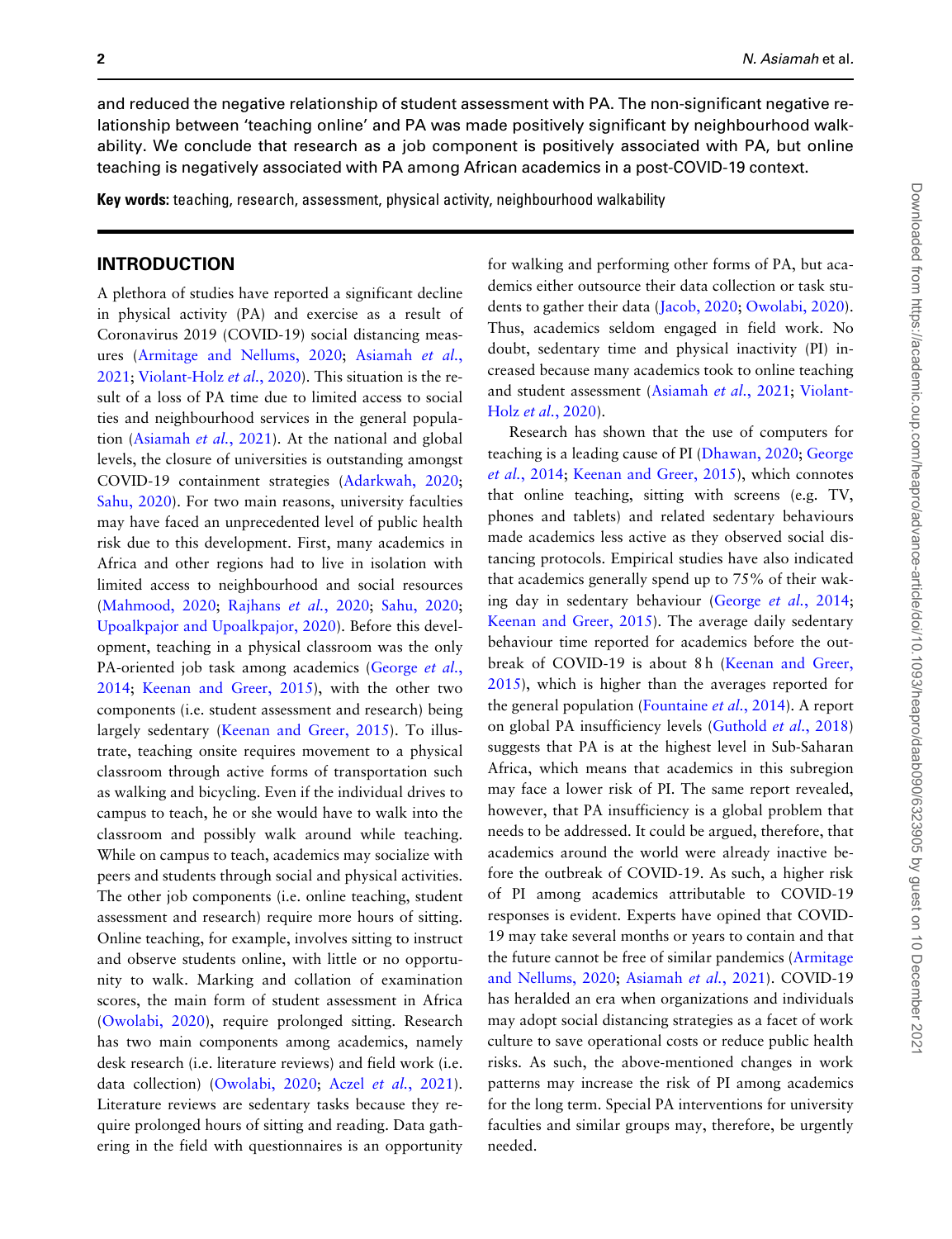There is a consensus among researchers ([Chudyk](#page-13-0) et al.[, 2017;](#page-13-0) [Christman](#page-13-0) et al., 2019) that a major determinant of PA is neighbourhood walkability, defined as the extent to which built environment factors (e.g. services, crosswalks, sanitation, peace, etc.) support PA in the neighbourhood [\(Koohsari](#page-14-0) et al., 2018). At any given time, neighbourhood walkability is a resource for keep-ing active (Dietz et al.[, 2020;](#page-13-0) Pinheiro and Luís, 2020), which means that the neighbourhoods of academics can attenuate PI in an emerging culture of social distancing. It is, however, not clear if walkable neighbourhoods will be sufficiently utilized by academics to reduce PI when social distancing measures are still being enforced nationally or being adhered to at the individual level. Researchers [\(Jacob, 2020](#page-14-0); [Murphy, 2020](#page-14-0)) have reported that individuals continued to adhere to social distancing measures even in countries where COVID-19 restrictions were lifted or eased. By the close of August 2020, many African countries including Ghana, Nigeria, Tanzania and Kenya had their COVID-19 lockdowns lifted and universities reopened [\(Jacob, 2020](#page-14-0); [Upoalkpajor and Upoalkpajor, 2020\)](#page-15-0). Some universities, in response, reintroduced physical classroom activities (e.g. on-site teaching) amidst more stringent social distancing measures [\(Jacob, 2020;](#page-14-0) [Murphy, 2020\)](#page-14-0). The reopening of universities also intensified online teaching, student assessment and research [\(Upoalkpajor and](#page-15-0) [Upoalkpajor, 2020\)](#page-15-0), which suggests that university faculties in these African countries still faced occupational barriers to PA. Thus, the reopening of universities in Africa required academics to resume work while observing more stringent national and university-level social distancing protocols. We refer to the time just after the reopening of universities as the post-COVID-19 era, a period when academics were required to perform core job tasks (i.e. teaching, student assessment and research) while observing social distancing protocols. With this development, an understanding of how the said job components are associated with PA among academics after the reopening of universities and easing of COVID-19 restrictions can benefit the development of special PA interventions for academics.

By easing or lifting COVID-19 restrictions, governments gave citizens more access to walkable neighbourhood factors (e.g. supermarkets, gyms, parks and transport stations) but that did not guarantee a significant use of neighbourhood services because social distancing protocols were still being implemented by service providers and individuals [\(Jacob, 2020](#page-14-0); [Upoalkpajor and Upoalkpajor,](#page-15-0) [2020\)](#page-15-0). It is, thus, not clear if neighbourhood walkability

can be savoured by academics to buffer PI after COVID-19 restrictions were eased. This study, therefore, assessed the relationship between academics' core job components (i.e. on-site teaching, online teaching, research and student assessment) and PA as well as the moderating role of neighbourhood walkability in this relationship. We focused on core job components of academics in Africa that are measurable during the pandemic and characterized most job tasks of academics. By assessing the relative associations of these job components with PA, universities and employers would understand how key academic job tasks correlated with PA during the pandemic. This understanding may prompt more resilient research designs (e.g. experimental designs) as well as policy and infrastructural interventions encouraging PA among academics.

What informed an assessment of this moderating role is the assumption that healthy behaviours (e.g. PA and social activity) are more modifiable in the short term if the immediate environments of individuals provide access to services and other walkable factors. Our moderating analysis can provide lessons for improving neighbourhood design and the provision of services to encourage PA in an atmosphere of COVID-19. Interventions encouraging PA in such an atmosphere are necessary as PA could be a way to boost immunity against infectious diseases [\(Armitage and Nellums, 2020](#page-13-0); [Asiamah](#page-13-0) et al., 2021). Furthermore, neighbourhood walkability in Africa is gen-erally low [\(Oyeyemi](#page-14-0) et al., 2019; [Asiamah](#page-13-0) et al., 2020; [Asiamah](#page-13-0) et al., 2021), so moderating analyses such as the current one are needed to encourage policy action aimed at improving neighbourhood walkability. Finally, this study addresses a dearth of studies focused on PA in African academics (George et al.[, 2014;](#page-14-0) [Keenan and](#page-14-0) [Greer, 2015](#page-14-0)) by answering two main research questions: (i) which of academics' core job components are associated with PA and (ii) does neighbourhood walkability moderate the possible relationship between the job components and PA? We attempted to answer these questions with data from four African countries associated with the said post-COVID-19 context.

#### **METHODS**

#### Design and approach

This study adopted a cross-sectional design and an online survey targeting academic staff of universities, polytechnics and colleges of education. The use of online surveys was the only way to collect data since the study was conducted at a time COVID-19 social distancing measures were still being observed.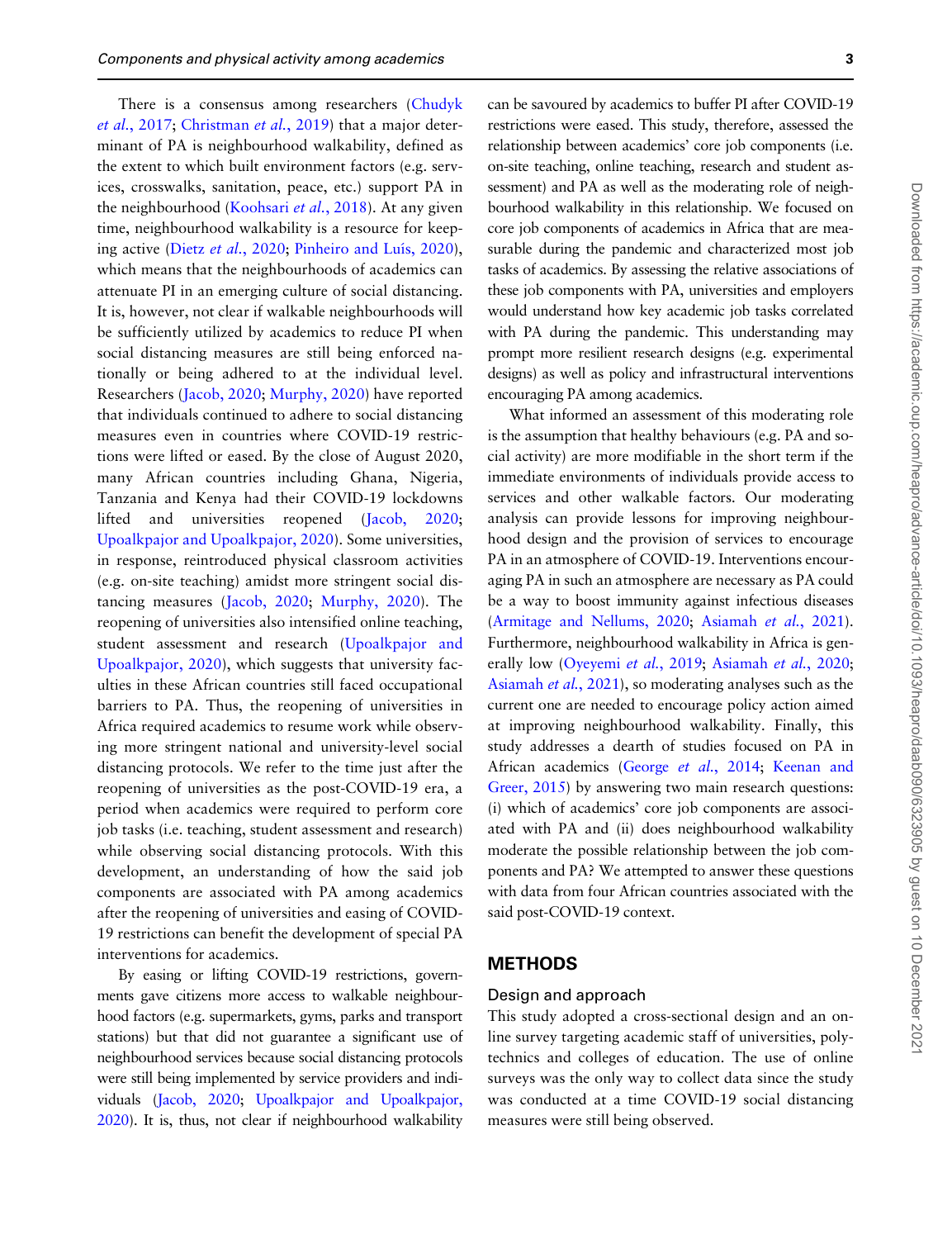#### Study setting, population and selection

The study setting was African countries (i.e. Ghana, Nigeria, Tanzania and Kenya) where tertiary institutions reopened by 31 August 2020, and followed more stringent national social distancing protocols in their operational activities. The study population was the academic staff of universities in these countries. Participants were selected based on six criteria: (i) being a full-time academic; (ii) having at least a year of work experience as an academic; (iii) having a minimum of a diploma, which was an indicator of the ability to read and write in English, the medium in which surveys were administered; (iv) resumption of one or more job duties after the reopening of universities; (v) observance of national or institutional social distancing protocols; and (vi) willingness to participate in the study. We could not use a powered sample (i.e. a sample determined based on precalculated effect size and power) because no related study with relevant statistics (e.g. effect size) was available. Recent COVID-19 studies and previous online surveys [\(Asiamah](#page-13-0) et al., 2021; [Elsahory](#page-14-0) et al., 2020) had used sample sizes ranging between 32 and 4222 to reach useful findings. Considering our study design and the geographical scope of our study, we aimed to collect data from a sample of 1000 academics who met the above selection criteria.

#### Structure of the survey

The online survey was developed by the researchers and hosted on Google Forms, a free survey creation platform that allows data sharing between research collaborators. We chose Google Forms over other related tools because it is user-friendly, affordable and allows easy transfer of data to the chosen statistical software. Because no existing template was suited to our study, we developed the survey from scratch. The survey comprised five sections, with the first section made up of the first two questions. The first question presented the instructions for completing the survey and ethics statement (i.e. participant consent statement). The second question screened for only volunteer participants. With this question, we ensured that only individuals who agreed to participate in the study by ticking 'Yes' could complete the survey. The second section presented seven items measuring the core job components, namely on-site teaching, online teaching, research and student assessment. Sections 3 and 4 captured measures of neighbourhood walkability and PA, respectively. Section 5 presented 12 demographic and individual characteristics. We applied the 'multiple questions per page' online survey format because the other format (i.e. one question per page)

would have made our survey too long. The literature indicates that the use of excessively long surveys results in a low response rate ([Sahlqvist](#page-15-0) et al., 2011).

#### Development and validation of the survey

To develop and validate the survey, we employed the robust procedure of Asiamah et al. [\(Asiamah](#page-13-0) et al., 2021). In this vein, the researchers discussed what could be the most suitable measures of PA, neighbourhood walkability and the job components with three groups. The first group, which included four of the researchers, was a WhatsApp-based group of Research Associates at a Center of Excellence. All members of this group were academics with ranks ranging from Lecturer to Associate Professor. Members suggested scales or measures perceived to fit the study context. Over Zoom, the researchers consulted with the second group (comprising three statisticians and two psychometricians from Ghana, USA and the UK) to contextually scrutinize the pool of items suggested by members of the first group and agree on an initial set of items. The principal investigator then developed a survey of the items approved by the second group. The survey developed was returned to the second expert group for review and approval. To pre-test the survey, the principal investigator engaged a third group of potential participants who were academics. Ten (10) hard copies of the survey were enveloped and sent to members of the third group through a private courier. The average age of this group was 37 years. Over 5 days, the survey was completed and returned through the courier by 9 out of the 10 academics. With a plain sheet provided by the researchers, the participants reported ambiguities and wording issues associated with the survey. Through a voice call, the principal investigator contacted participants who reported some issues to confirm and better understand the issues. This step enabled the lead researcher to improve the wording of the items. Major changes made to the survey were: (i) rearranging the items in a logical order; (ii) rewording questions relating to the demographic variables; and (iii) revising the preamble to the neighbourhood walkability scale to make it more concise. An online survey of the final items and the ethics statement was then constructed by one of the research team members and piloted online with 20 academics who were associates of the Africa Center for Epidemiology. Survey completion was done via WhatsApp (12 completed), email (4 completed), Facebook (2 completed) and LinkedIn (2 completed). With no issues reported in the second pilot study, we sent the survey back to the second group of experts to approve.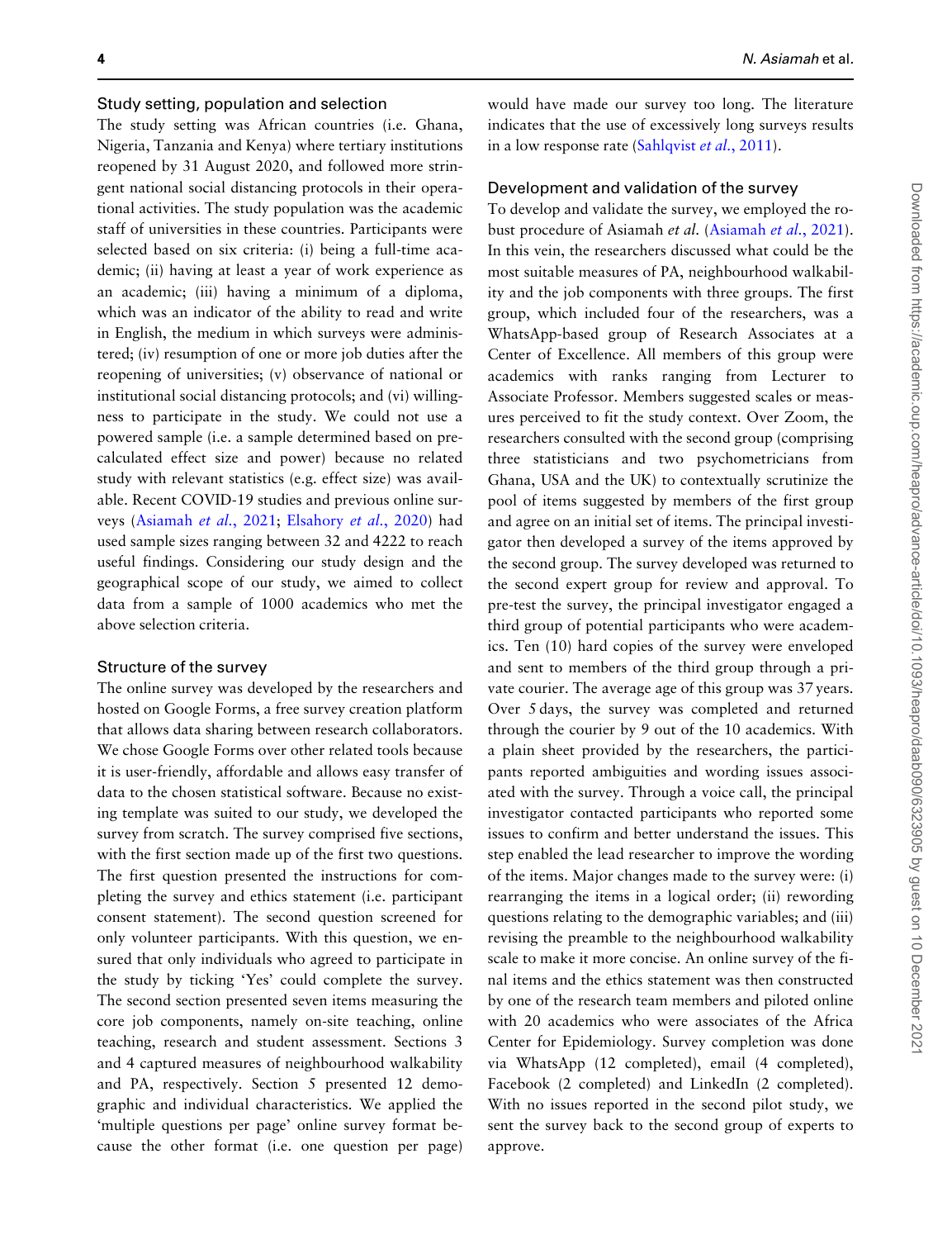#### Variables and their operationalization

The study involved six main variables, four of which were the job components (i.e. on-site teaching, online teaching, research and student assessment). The other two main variables were neighbourhood walkability and PA. Neighbourhood walkability was measured with the 11-item Australian version of the Neighbourhood Walkability Scale (NEWS-A). This measure has five descriptive anchors (i.e. strongly disagree—1; disagree—2; somewhat agree—3; agree—4; and strongly agree—5) and produced satisfactory psychometric properties in the general population [\(Merom](#page-14-0) et al., 2015). We chose this scale over others because it is relatively short and was, therefore, more suited for online data collection. Other versions and scales were relatively long and had resulted in a high non-response in similar samples. The scale is transferable to Africa because it measures essential walkability factors shared by large and small cities and recently produced reliable results in Africa [\(Asiamah](#page-13-0) et al., 2021). In the current study, it produced a Cronbach's  $\alpha = 0.81$ . We generated an index on neighbourhood walkability by adding up its 11 items in harmony with standard practices [\(Floden and Bell, 2019](#page-14-0)). [Supplementary Appendix A](https://academic.oup.com/heapro/article-lookup/doi/10.1093/heapro/daab090#supplementary-data) shows items of the neighbourhood walkability scale. PA was measured with the short form of the International Physical Activity Questionnaire (SF-IPAQ). The SF-IPAQ was used because it had produced satisfactory psychometric properties across the world's major populations and regions [\(Oyeyemi](#page-14-0) et al., 2014; [Wanner](#page-15-0) et al., 2016; [Lavelle](#page-14-0) et al.[, 2020\)](#page-14-0), including Africa ([Oyeyemi](#page-14-0) et al., 2014). Moreover, its scoring protocol was comprehensive and convenient. [Table 1](#page-5-0) shows how the job components and demographic variables were measured, coded and operationally defined. As the table indicates, categorical variables were dummy-coded. Demographic variables that had been evidenced in the literature to predict the job components, PA or neighbourhood walkability could confound the primary relationships and were, therefore, treated as potential covariates.

#### Study ethics and data collection

This study received ethical clearance from an institutional ethics review committee (# 0022020ACE) in Accra after the study protocol and ethical consent statement were reviewed by the committee. As part of the ethical steps taken, we emphasized with the first question the need for individuals to complete the survey voluntarily. The first question also stated the risk-free nature of our data collection process and the importance of the study. It included

the selection criteria and assured participants that their participation was anonymized. The survey was published on 10 October 2020, by sending them to social media groups including or comprising academics. The link was shared on four WhatsApp and Telegram group pages managed by the Africa Center for Epidemiology. These groups comprised academics of all ranks and students undertaking research studies in various universities around Africa. Eleven (11) nationalities were featured in the group, but the majority of academics in the group came from Ghana, Nigeria, Kenya and Tanzania. The four groups contained a total of 361 members as of 10 October 2020. With support from these members, we employed the snowball selection process used by Asiamah et al. ([Asiamah](#page-13-0) et al., 2021) to distribute the questionnaire. Members who met the inclusion criteria on the platforms were implored to complete the survey and share it with colleagues in their universities and countries. Members were guided to distribute the survey ethically to maximize voluntary participation. All researchers further distributed the survey by posting it on their faculty social media platforms. The short link took the participants to a pop-up questionnaire that could be completed with a relatively weak internet network. Participants did not have to download the survey before completing it. The survey was distributed and completed over 5 weeks and closed on 15 November 2020. The survey's average completion time was about 5 min. We programmed the survey to prevent more than one response from the same participant. No incentives were provided to participants.

Statistical analysis method

The data, in a default Microsoft Excel file, were downloaded from Google Forms and transported to SPSS version 25 (IBM Inc., NY, USA) where coding and data analysis were carried out. Descriptive statistics (i.e. frequencies and percentage points) were generated to assess the distribution of the data after 14 questionnaires with at least 10% of its variables associated with missing data were dropped in line with recommendations and previous practices [\(Garson, 2012;](#page-14-0) [Asiamah](#page-13-0) et al., 2021). The normality of the data associated with the main dependent variable (i.e. PA), which is a requirement for the use of parametric tests, was assumed and assessed with the Shapiro-Wilk's test. Results of this test met the condition  $p \geq 0.05$  recommended by Garson [\(Garson, 2012](#page-14-0)) and, therefore, evidenced the normality of the data. We employed the following standard formula from Lavelle et al. [\(Lavelle](#page-14-0) et al., 2020) to generate the index on PA: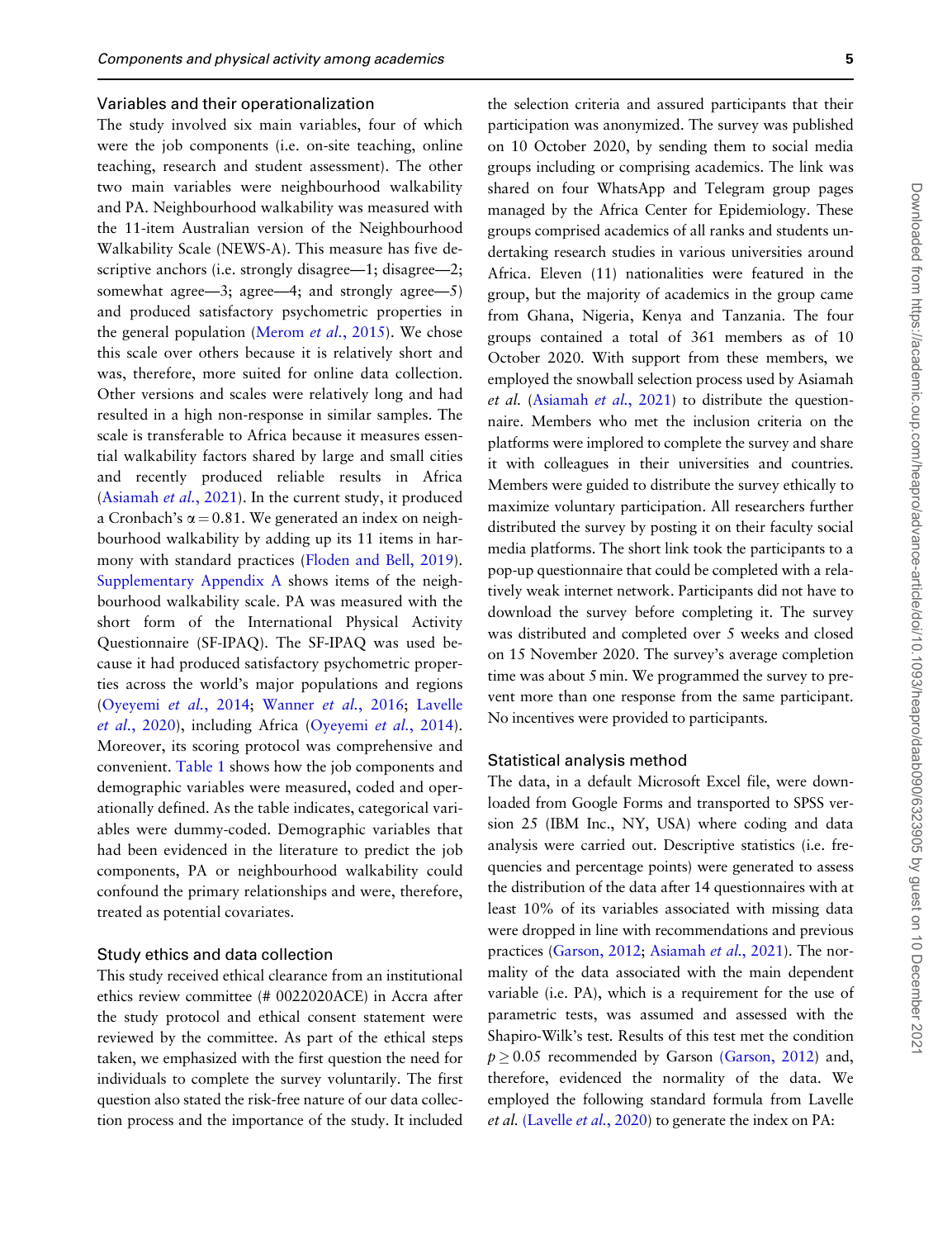Table 1: Key measures, their operationalization and coding scheme Table 1: Key measures, their operationalization and coding scheme

<span id="page-5-0"></span>

| Category                       | Variable                   | Operational definition                                                                                     | Variable type | Coding                                                                                                                                                                                     | Dummy-coded?                   |
|--------------------------------|----------------------------|------------------------------------------------------------------------------------------------------------|---------------|--------------------------------------------------------------------------------------------------------------------------------------------------------------------------------------------|--------------------------------|
| Teaching                       | Teaching (online)          | Time spent by the faculty member teaching online over<br>the last 7 days                                   | Continuous    |                                                                                                                                                                                            | ż                              |
|                                | Teaching (on-site)         | Time spent by the faculty member teaching in a physical<br>classroom over the last 7 days                  | Continuous    |                                                                                                                                                                                            | $\mathcal{L}^{\circ}$          |
| Research                       | Research                   | The amount of time the individual had spent in the last<br>7 days on research-related activities           | Continuous    |                                                                                                                                                                                            | $\mathbf{\hat{z}}$             |
| Student assessment             | Marking                    | The amount of time spent by the individual on marking of<br>examination/test scripts in the last 7 days    | Continuous    | $\overline{\phantom{a}}$                                                                                                                                                                   | $\mathsf{S}^{\mathsf{o}}$      |
|                                | Marks organization         | The amount of time spent by the individual on organizing<br>test/examination scores in the last 7 days     | Continuous    |                                                                                                                                                                                            | $\stackrel{\circ}{\mathbf{Z}}$ |
|                                | Quizzes and exams          | The amount of time the individual spent on conducting<br>quizzes and examinations in the last 7 days       | Continuous    |                                                                                                                                                                                            | $\stackrel{\circ}{\mathbf{Z}}$ |
|                                | Research supervision       | The amount of time spent by the individual on student re-<br>search project supervision in the last 7 days | Continuous    | $\overline{\phantom{a}}$                                                                                                                                                                   | $\mathsf{S}^{\mathsf{o}}$      |
| characteristics<br>Demographic | Country                    | The country where the individual was working as a faculty<br>member                                        | Nominal       | Nigeria (1); Ghana (2);<br>Kenya (3); Tanzania<br>$\overline{4}$                                                                                                                           | Yes                            |
|                                | University category        | Whether one's primary university was a public, private, or<br>hybrid institution                           | Nominal       | Public (1); private (2);<br>hybrid <sup>a</sup> (3)                                                                                                                                        | Yes                            |
|                                | Gender                     | Sex of the individual                                                                                      | Nominal       | Male (0); female (1)                                                                                                                                                                       | $Y$ es                         |
|                                | Education                  | The highest educational qualification of the individual                                                    | Ordinal       | (3); PhD or equivalent<br>Diploma (1); first degree<br>(2); Master's degree<br>$\overline{4}$                                                                                              | $\overline{X}$                 |
|                                | Income                     | The individual's gross monthly income in United States<br>Dollars                                          | Ordinal       | $0-500(1); 501-1000(2);$<br>1001-1500 (3); 1501-<br>2000 (4); above 2000<br>(5)                                                                                                            | $\tilde{z}$                    |
|                                | $\mathrm{Rank}^\mathrm{b}$ | The academic rank of the individual                                                                        | Ordinal       | Teaching assistant (1); as-<br>professor (5); associate<br>sistant lecturer (2); lec-<br>professor (6); full pro-<br>lecturer (4); assistant<br>turer (3); senior<br>fessor <sup>(7)</sup> | $\tilde{z}$                    |

(continued)

(continued)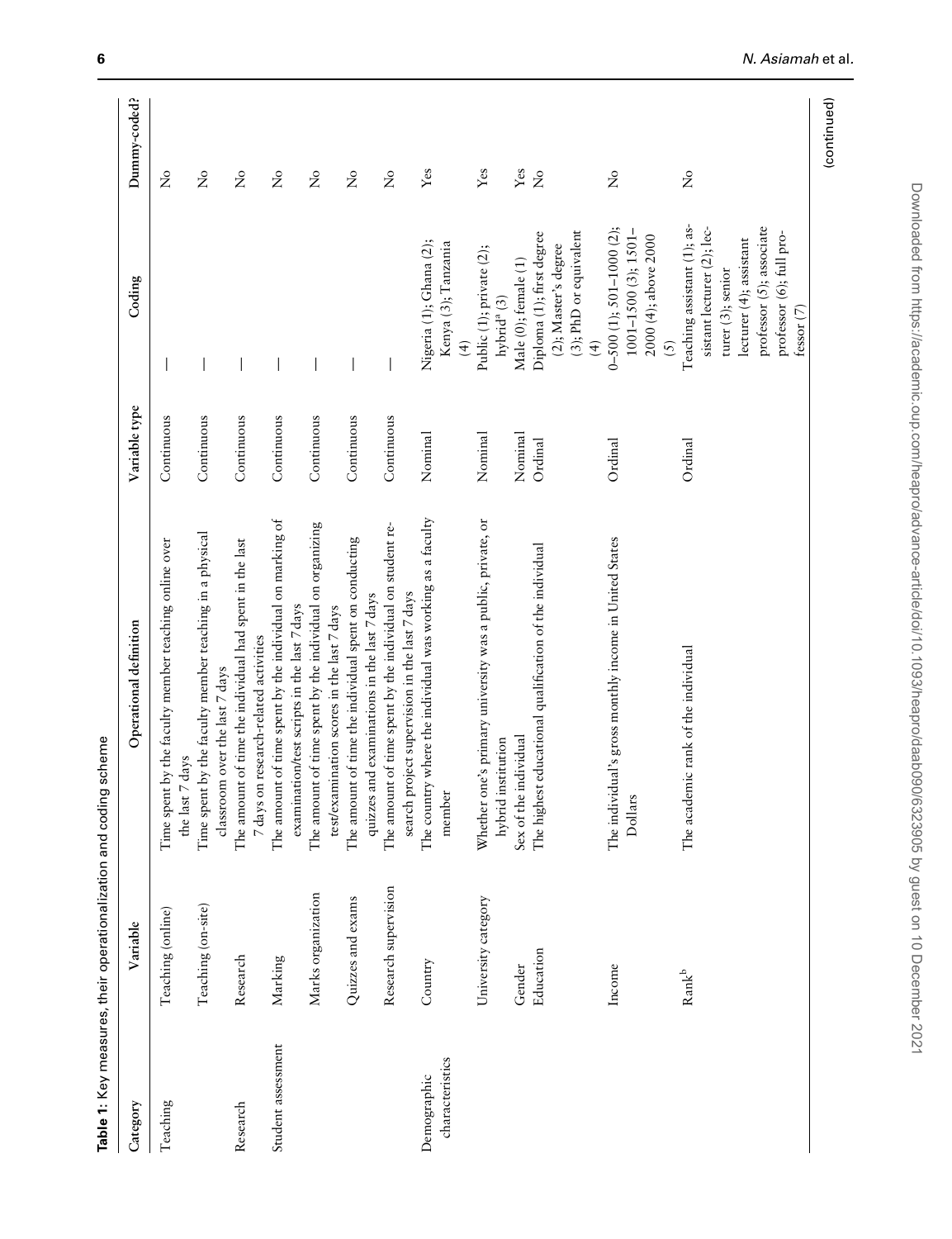|                                                                                              |                                                          |                                                               |                                                                                                                                                                                                             | $+V$<br>$+V$                                                                                                                                                                                                                                                                                                                                                    |
|----------------------------------------------------------------------------------------------|----------------------------------------------------------|---------------------------------------------------------------|-------------------------------------------------------------------------------------------------------------------------------------------------------------------------------------------------------------|-----------------------------------------------------------------------------------------------------------------------------------------------------------------------------------------------------------------------------------------------------------------------------------------------------------------------------------------------------------------|
| $Y$ es                                                                                       | Yes                                                      | $\frac{1}{2}$                                                 |                                                                                                                                                                                                             | The acronym<br>Metabolic Equit                                                                                                                                                                                                                                                                                                                                  |
| No (0); Yes (1)                                                                              | None (0); $\geq$ 1 (1)                                   | I                                                             |                                                                                                                                                                                                             | and vigorous PA<br>IPAQ. The ME<br>three domains ar<br>$PA = 4$ and vigo.<br>Before the pri<br>carried out a<br>Asiamah et al. (A<br>vant covariates.                                                                                                                                                                                                           |
| Nominal                                                                                      | Nominal                                                  | Continuous                                                    |                                                                                                                                                                                                             | covariates or va<br>the primary rela<br>analysis. In the fi<br>an index of the<br>variate regressio<br>coefficients (i.e.                                                                                                                                                                                                                                       |
| Whether the individual had other academic job roles out-<br>side his/her primary institution | Whether the individual had at least one clinically diag- | The age of the individual in years<br>nosed chronic condition |                                                                                                                                                                                                             | ficients and their<br>sent the effects<br>stage, covariates<br>with $p \le 0.25$ we<br>university catego<br>alternative role(<br>second stage, a<br>fitted to estimate<br>intervals) of eacl<br>Stage 1) on PA. /<br>in the coefficient<br>was infused into<br>covariate. The fi<br>relationships wh<br>ates whereas th<br>influences and c<br>Gender, educatio |
| ole(s)<br>Alternative rc                                                                     | ğ                                                        | Age                                                           | pecialization<br>status.<br><sup>D</sup> Each category was associated with its research s<br><sup>a</sup> An institution with public and private ownershi<br>-, not applicable; CDS-chronic disease status. | porated into<br>$\mathbf{t}$<br>covariates.<br>In the main<br>models were fit<br>The first model<br>the regression co<br>and PA without<br>The second bas<br>influences witho<br>ates. The third a<br>timate<br>models<br>sensitivity analy:<br>with the baseline<br>their regression                                                                           |

| $TotalMET - minutes/week$             |
|---------------------------------------|
| $=$ Walking(MET $*$ min $*$ days)     |
| $+$ ModeratePA(MET $*$ min $*$ days)  |
| $+$ VigorousPA(MET $*$ min $*$ days). |

MET in the above equation stands for valent whereas walking, moderate PA are the three main domains of the SF- $ET$  levels originally assigned to these re as follows: walking  $= 3.3$ , moderate rous  $PA = 8$ .

imary relationships were evaluated, we sensitivity analysis recently used by [Asiamah](#page-13-0) et al., 2020) to screen for rele-With this analysis, only important ariables that could significantly affect ationships were infused into the final irst stage of this analysis, we developed four job components, after which uniin models were fitted to estimate crude standardized and unstandardized coeffictor 95% confidence intervals) that repreof the job components on PA. At this with  $p > 0.25$  were removed and those ere kept for the second stage. Country, ory, chronic disease status (CDS) and s) were removed at this stage. At the multiple linear regression model was e the effects (including 95% confidence h job component and covariates (from Any covariate that led to a 10% change ts between the job components and PA o two *ultimate models* as the ultimate irst ultimate model tested the primary nile adjusting for the ultimate covarine second one examined moderating controlled for the ultimate covariates. on, income, rank and age were incorthe final analysis as the ultimate

analysis, four hierarchical regression ted to test the relevant relationships. (i.e. the first baseline model) examined befficients between the job components controlling for the ultimate covariates. seline model assessed the moderation influences without adjusting for the ultimate covariates. The third and fourth models represent the two ultimate models described above. As part of the sensitivity analysis, we compared the ultimate models with the baseline models to identify possible changes in their regression weights and significance values. This

able 1: (Continued) (Continued)

Category

Variable

Residency

Tenure

Category Variable Operational definition Variable type Coding Dummy-coded?

Operational definition

Residency Whether the individual was resident on the campus of his or her primary university

or her primary university

Whether the individual was resident on the campus of his

Tenure The number of years the individual had served as an academic

The number of years the individual had served as an

Nominal  $No(0); Yes(1)$  Yes

No (0); Yes (1)

Nominal

Yes

Dummy-coded?

Coding

Variable type

Continuous — No

 $\overline{\phantom{a}}$ 

Continuous

 $\frac{1}{2}$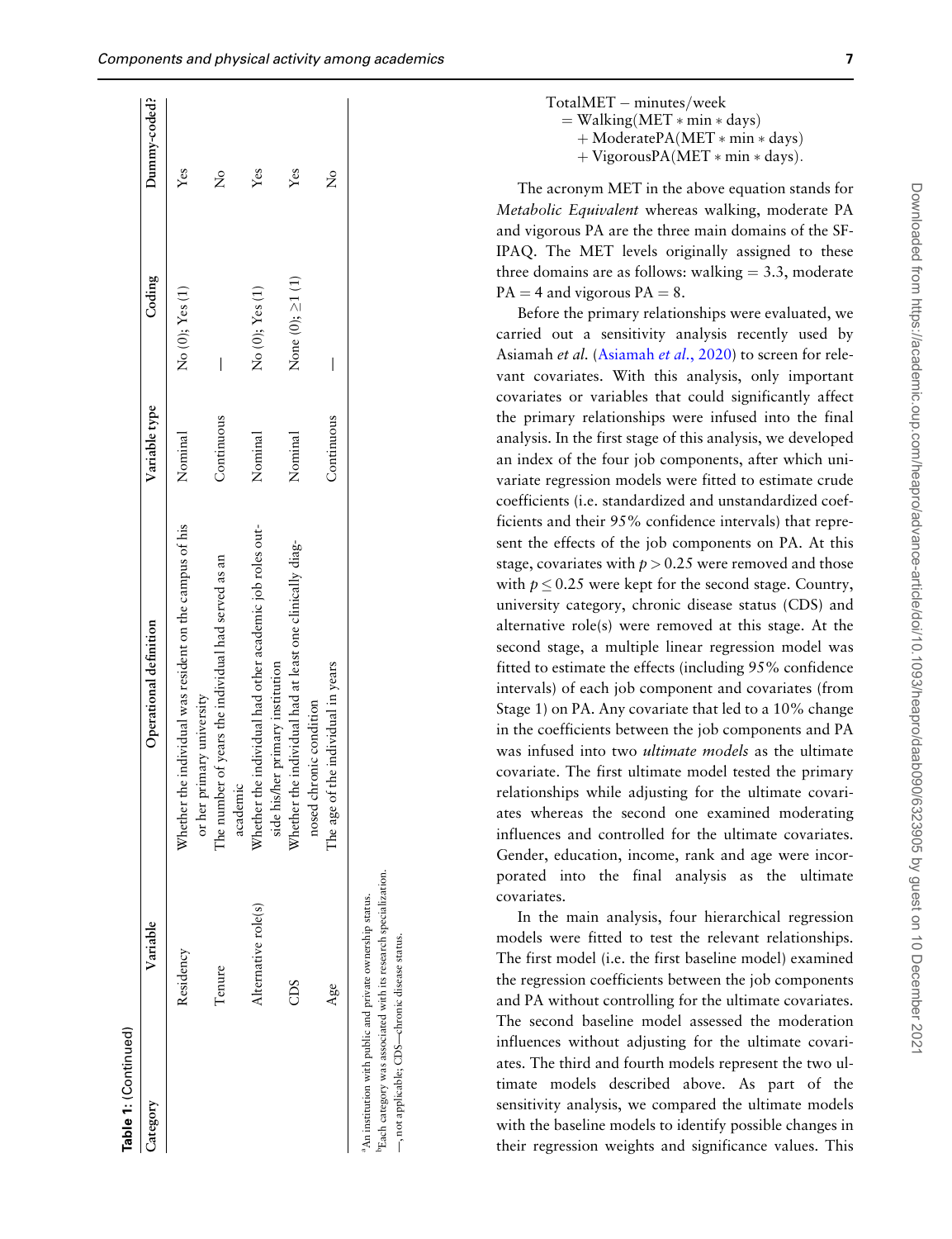step enabled us to know if the primary relationships are affected by the ultimate covariates. As a basis for the moderation test, we followed the procedure of Helm and Mark [\(Helm and Mark, 2012\)](#page-14-0) to compute four interaction terms: teaching(online)\*NW (i.e. the interaction between teaching online and neighbourhood walkability), *teaching*(on-site)\*NW (i.e. the interaction between teaching on-site and neighbourhood walkability), research\*NW (i.e. the interaction between research and neighbourhood walkability), and assessment\*NW (i.e. the interaction between student assessment and neighbourhood walkability). The relationship between each of these terms and PA was then assessed with the second baseline and ultimate models. The type of moderation tested was pure moderation [\(Helm and Mark,](#page-14-0) [2012](#page-14-0)), which means that we were interested only in how much neighbourhood walkability changed the regression weights between the job components and PA. Statistical significance of the result was detected at  $p < 0.05$  and the ultimate models treated as the source of findings.

#### RESULTS

A total of 1201 surveys were completed. After applying the selection criteria, 1,064 surveys were analysed. [Tables 2](#page-8-0) and [3](#page-9-0) show summary statistics on participants. About 35%  $(n = 372)$  of the participants were from Ghana,  $38\%$  ( $n = 400$ ) were from Nigeria,  $26\%$  $(n = 272)$  were from Kenya and 2%  $(n = 20)$  were from Tanzania. About 68% ( $n = 720$ ) of the participants were men whereas 32% ( $n = 344$ ) were women. In [Table 3](#page-9-0), the average age of participants was about 44 years while the average PA was about 4,475 MET-minutes/week (Mean  $=$  4475.3; SD  $=$  2754.3). [Supplementary](https://academic.oup.com/heapro/article-lookup/doi/10.1093/heapro/daab090#supplementary-data) [Appendices B1 and B2](https://academic.oup.com/heapro/article-lookup/doi/10.1093/heapro/daab090#supplementary-data) show results of an analysis of variance (ANOVA) performed to assess differences between the four countries in terms of the main variables (i.e. PA, the four job components and neighbourhood walkability). The ANOVA results in [Supplementary](https://academic.oup.com/heapro/article-lookup/doi/10.1093/heapro/daab090#supplementary-data) [Appendix B1](https://academic.oup.com/heapro/article-lookup/doi/10.1093/heapro/daab090#supplementary-data) show that there was a difference between the countries in terms of each of the main variables. For instance, there was a significant difference in PA between the four countries  $(F = 3.76; p = 0.11)$ . In [Supplementary Appendix B2,](https://academic.oup.com/heapro/article-lookup/doi/10.1093/heapro/daab090#supplementary-data) the post-hoc analysis suggests that this difference was due to Ghana and Kenya having different PA levels ( $p = 0.007$ ). Other paired differences can be found in [Supplementary Appendix B2](https://academic.oup.com/heapro/article-lookup/doi/10.1093/heapro/daab090#supplementary-data).

A significant negative correlation between PA and research  $(r = -0.748; p = 0.000;$  two-tailed) as well as student assessment ( $r = -0.779$ ;  $p = 0.000$ ; two-tailed) was found. A positive correlation between PA and teaching (on-site) was also found  $(r=0.064; p<0.05;$  twotailed). The correlation between teaching online and PA was not significant ( $r = -0.048$ ;  $p > 0.05$ ; two-tailed). Last but not least. a positive relationship between neighbourhood walkability and PA was found  $(r = 0.205;$  $p = 0.000$ ; two-tailed).

After controlling for the ultimate covariates (see [Table 4\)](#page-10-0), PA was found to be positively associated with research ( $\beta$  = 0.2;  $t$  = 2.42;  $p$  < 0.05) but negatively associated with student assessment ( $\beta = -0.97$ ;  $t = -11.49$ ;  $p = 0.000$ . Thus, PA increases with research work but reduces with student assessment. PA was negatively associated with education, implying that PA decreases as education increases. Men reported larger PA scores compared with women. PA was positively associated with the interaction between neighbourhood walkability and online teaching ( $\beta = 0.06$ ;  $t = 2.28$ ;  $p < 0.05$ ) as well as neighbourhood walkability and on-site teaching  $(\beta = 0.17; t = 7.25; p = 0.000)$ . This result connotes that the relationship between PA and online teaching is made positively significant by neighbourhood walkability. Similarly, the positive relationship between research and PA is strengthened by neighbourhood walkability. The interaction between neighbourhood walkability and assessment was negatively associated with PA ( $\beta = -0.65$ ;  $t = -7.28$ ;  $p = 0.000$ ). The first ultimate model produced a variance of 61.6% and a significant F-test  $(F = 180.78; p = 0.000)$  while the second ultimate produced a variance of 44.5% and a significant F-test  $(F = 90.25; p = 0.000)$ . Both models produced Durbin– Watson statistics ranging between 1.5 and 2.4 as recommended in the literature [\(Garson, 2012\)](#page-14-0), which satisfied the independence-of-errors assumption. Each predictor in the two ultimate models also met the recommended criterion tolerance  $\geq 0.1$  ([Garson, 2012\)](#page-14-0), which met the multi-collinearity assumption.

### **DISCUSSION**

This study assessed the relationship between key job components and PA among academics in a post-COVID-19 context in Africa. The moderating influence of neighbourhood walkability in the association between the job components and PA was also evaluated.

After controlling for the ultimate confounding variables, the study found a positive association between the job component research and PA, which suggests that an increase in research is associate with larger PA scores. Research among academics can take two main components, fieldwork and desk research, with the latter concerned with literature reviews and reading (Torp [et al.](#page-15-0), [2017](#page-15-0), [2018](#page-15-0)) and, therefore, requires sedentary behaviours such as sitting. Fieldwork, on the other, requires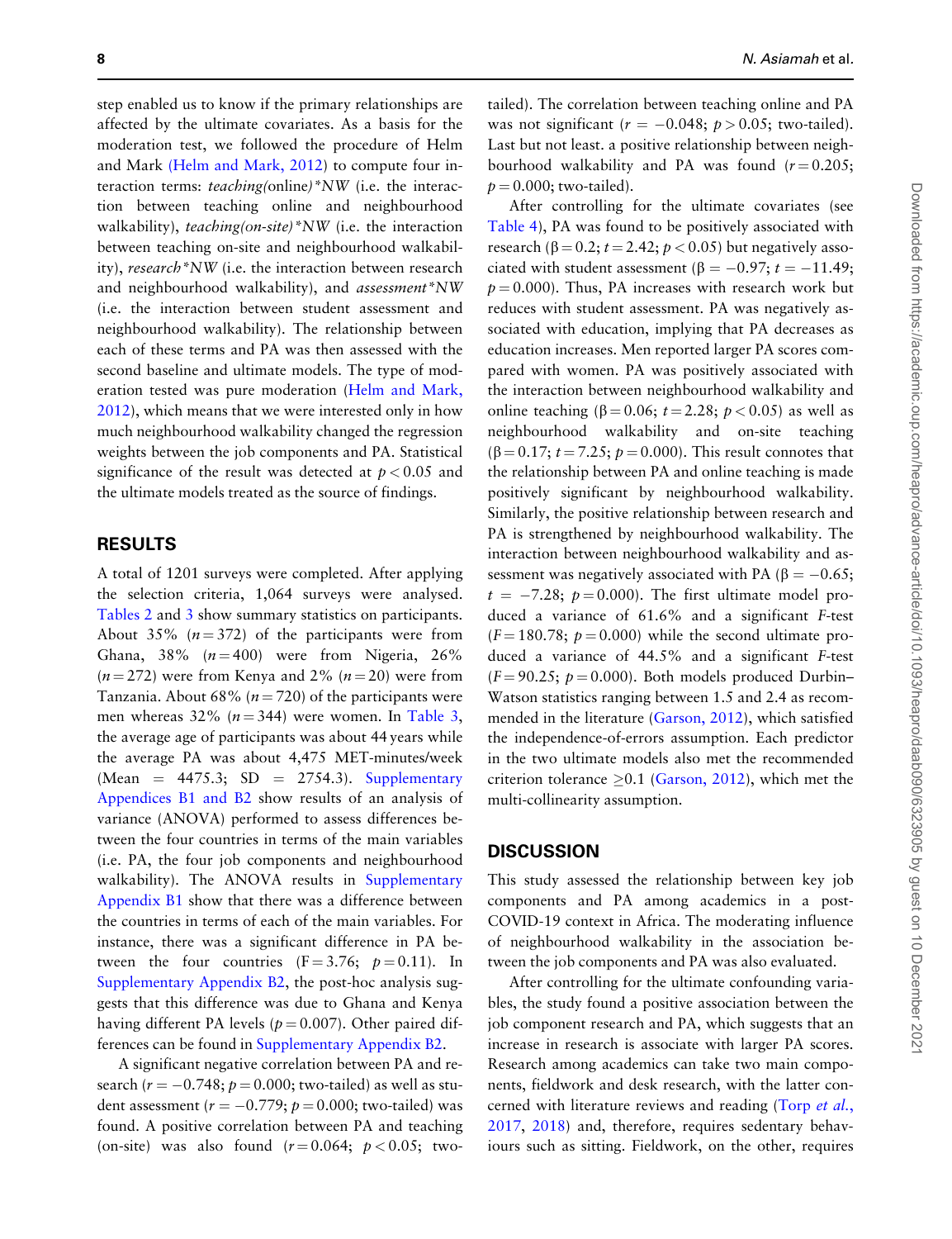<span id="page-8-0"></span>

|  |  |  |  | <b>Table 2:</b> Summary statistics on covariates and personal variables |  |  |  |  |
|--|--|--|--|-------------------------------------------------------------------------|--|--|--|--|
|--|--|--|--|-------------------------------------------------------------------------|--|--|--|--|

| Variable               | Group                       | $\boldsymbol{n}$ | $\%$  |
|------------------------|-----------------------------|------------------|-------|
| Country                | Ghana                       | 372              | 35.0  |
|                        | Nigeria                     | 400              | 37.6  |
|                        | Kenya                       | 272              | 25.6  |
|                        | Tanzania                    | 20               | 1.9   |
|                        | Total                       | 1064             | 100   |
| University category    | Public                      | 760              | 71.4  |
|                        | Private                     | 280              | 26.3  |
|                        | Hybrid (public and private) | 24               | 2.3   |
|                        | Total                       | 1064             | 100   |
| Gender                 | Male                        | 720              | 67.7  |
|                        | Female                      | 344              | 32.3  |
|                        | Total                       | 1064             | 100   |
| Education              | Diploma                     | 16               | 1.5   |
|                        | First degree                | 76               | 7.1   |
|                        | Master's degree             | 480              | 45.1  |
|                        | PhD or equivalent           | 492              | 46.2  |
|                        | Total                       | 1064             | 100.0 |
| Income (USD)           | $0 - 500$                   | 192              | 18.0  |
|                        | 501-1000                    | 388              | 36.5  |
|                        | 1001-1500                   | 224              | 21.1  |
|                        | 1501-2000                   | 96               | 9.0   |
|                        | Above 2000                  | 164              | 15.4  |
|                        | Total                       | 1064             | 100   |
| Rank <sup>a</sup>      | Teaching assistant          | 96               | 9.0   |
|                        | Assistant lecturer          | 192              | 18.0  |
|                        | Lecturer                    | 380              | 35.7  |
|                        | Senior lecturer             | 248              | 23.3  |
|                        | Associate professor         | 76               | 7.1   |
|                        | Professor (full)            | 72               | 6.8   |
|                        | Total                       | 1064             | 100   |
| Campus residency       | No                          | 880              | 82.7  |
|                        | Yes                         | 184              | 17.3  |
|                        | Total                       | 1064             | 100   |
| Alternative role(s)    | No                          | 624              | 58.6  |
|                        | Yes                         | 440              | 41.4  |
|                        | Total                       | 1064             | 100   |
| Chronic disease status | None                        | 836              | 78.6  |
|                        | ${\geq}1$                   | 228              | 21.4  |
|                        | Total                       | 1064             | 100   |

a Each category was associated with its research specialization.

n, frequency; USD, United States Dollars.

social activities, walking and other physical activities in data collection and the supervision of research assistants and contractors. Thus, research may support PA, at least in part, if it encourages participation in field activities. Our evidence, therefore, calls for a reconsideration of the idea that on-site teaching is the only PA-oriented job tasks among academics. A positive association between research and PA is, thus, a potential outcome of research involving less sitting and more of social activities,

walking and other physical activities in a post-COVID-19 context. Alternatively, academics in the post-COVID-19 period carried out more fieldwork involving walking and other physical activities in their studies, possibly because most of them had a backlog of field research tasks to perform at the time of reopening. The inability of academics to undertake field research due to previous social distancing measures (e.g. a lockdown) may have led to the said backlog. Owing to the 'publish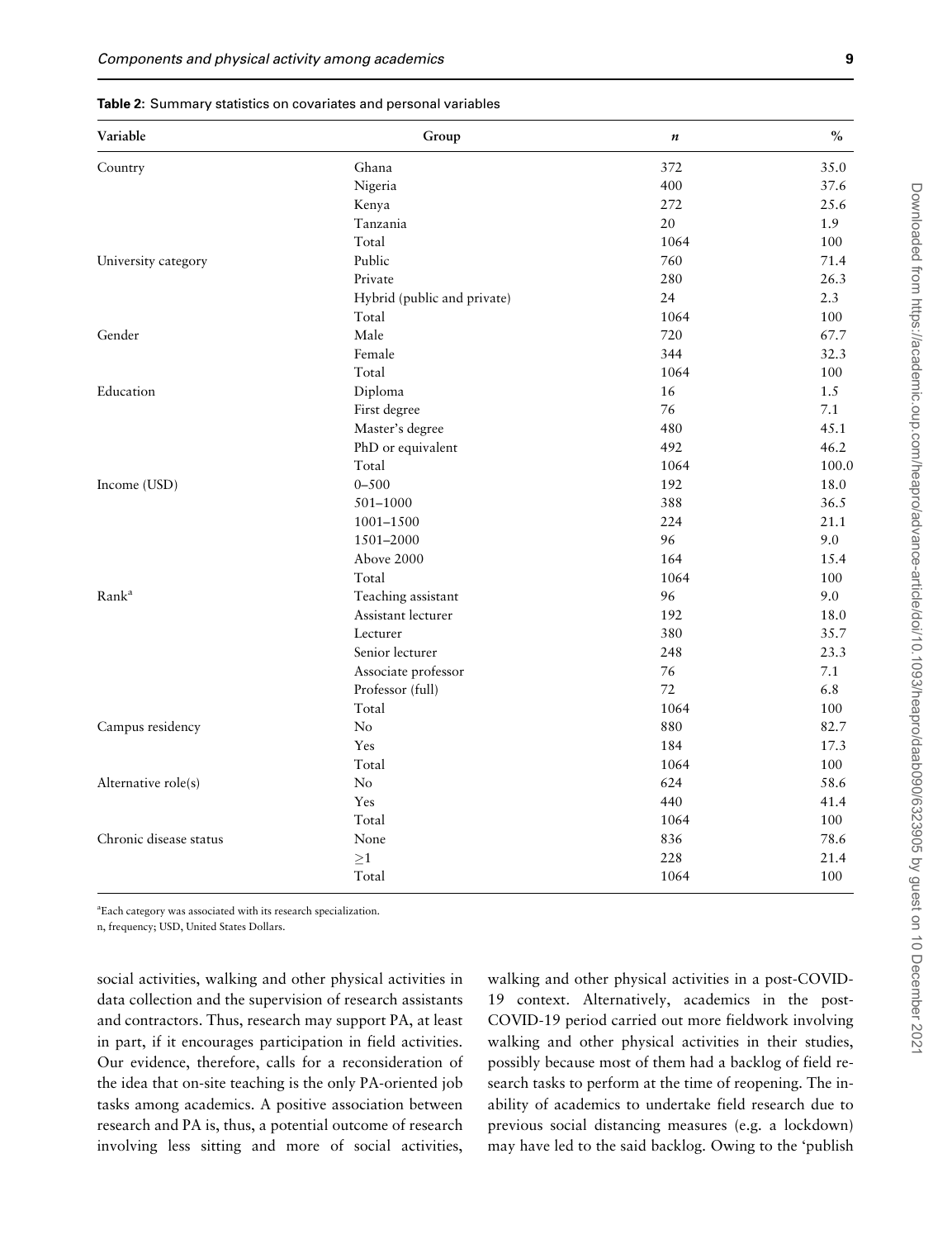<span id="page-9-0"></span>

| Variable                       | Mean   | G       |             |          |                                    |                                        |                                                          |                                                                         |                                                                                 |                                                                                    |                                                                                                    |                                                                                   |
|--------------------------------|--------|---------|-------------|----------|------------------------------------|----------------------------------------|----------------------------------------------------------|-------------------------------------------------------------------------|---------------------------------------------------------------------------------|------------------------------------------------------------------------------------|----------------------------------------------------------------------------------------------------|-----------------------------------------------------------------------------------|
| 1. Teaching (online) (h/week)  |        | 4.2     | $-0.231***$ | 0.047    |                                    | $-0.095$                               |                                                          | $-0.015$                                                                | $-0.137***$                                                                     |                                                                                    | $-0.181$ <sup>**</sup>                                                                             | $-0.069"$                                                                         |
| 2. Teaching (on-site) (h/week) |        | 4.9     |             | $-0.033$ |                                    |                                        |                                                          |                                                                         |                                                                                 |                                                                                    |                                                                                                    |                                                                                   |
| 3. Research (h/week)           |        | $\Xi$   |             |          | $-0.048$<br>$-0.055$<br>$0.972$ ** | $-0.093$<br>$-0.208$<br>$-0.215$<br>** |                                                          |                                                                         |                                                                                 |                                                                                    |                                                                                                    |                                                                                   |
| 4. Assessment (h/week)         | 7.0    | 3.2     |             |          |                                    |                                        | $-0.048$<br>$-0.064$<br>$-0.748$<br>$-0.779$<br>$-0.705$ | $-0.102$<br>$0.102$<br>$0.094$<br>$0.011$<br>$0.011$<br>$-0.127$<br>$1$ | $-0.095$<br>$-0.067$<br>$0.067$<br>$-0.109$<br>$-0.140$<br>$-0.140$<br>$-0.097$ | $-0.006$<br>$-0.035$<br>0.038<br>0.054<br>0.067 <sup>*</sup><br>0.067 <sup>*</sup> | $-0.014$<br>$-0.024$<br>$-0.024$<br>$-0.03$<br>$-0.05$<br>$-0.05$<br>$-0.05$<br>$-0.05$<br>$-0.05$ | $-0.05$<br>$-0.069$<br>$-0.076$<br>0.053<br>0.014<br>0.012<br>0.432 <sup>**</sup> |
| 5. NW                          | 27.7   | 6.2     |             |          |                                    |                                        |                                                          |                                                                         |                                                                                 |                                                                                    |                                                                                                    |                                                                                   |
| 6. PA (MET-min/week)           | 4475.3 | 2754.33 |             |          |                                    |                                        |                                                          |                                                                         |                                                                                 |                                                                                    |                                                                                                    |                                                                                   |
| 7. Gender (reference-male)     |        | I       |             |          |                                    |                                        |                                                          |                                                                         |                                                                                 |                                                                                    |                                                                                                    |                                                                                   |
| 8. Education                   |        |         |             |          |                                    |                                        |                                                          |                                                                         | $\overline{1}$                                                                  | $0.156$ <sup>***</sup>                                                             |                                                                                                    |                                                                                   |
| 9. Income (USD)                | I      |         |             |          |                                    |                                        |                                                          |                                                                         |                                                                                 |                                                                                    | $0.172***$                                                                                         | $0.192***$                                                                        |
| 10. Rank                       |        |         |             |          |                                    |                                        |                                                          |                                                                         |                                                                                 |                                                                                    |                                                                                                    | $0.628***$                                                                        |
| 11. Age                        | 44.25  | .632    |             |          |                                    |                                        |                                                          |                                                                         |                                                                                 |                                                                                    |                                                                                                    |                                                                                   |

, not applicable; USD, United States Dollars; NW, neighbourhood walkability; SD, standard deviation; MET, metabolic equivalent. —, not applicable; USD, United States Dollars; NW, neighbourhood walkability; SD, standard deviation; MET, metabolic equivalent.  $p < 0.001;$ <br> $p < 0.05;$ 

or perish's culture that is growing remarkably in Africa ([Yankholmes, 2014\)](#page-15-0), academics would not hesitate to quickly clear or at least reduce their backlog of field research work after universities reopened. Further to this, academics may have spent a lot of time indoors doing desk research (i.e. literature reviews), the result of which would require primary data from the field. While the above thoughts are a possible way to explain our result, future research investigating why research may have a positive relationship with PA is needed to clarify our finding. With the above understanding, we infer that a negative association between research and PA would be the consequence of occupational sitting associated with reading, literature review and writing without active participation in fieldwork. Given our findings, it is likely that academics did little desk research and writing during the post-COVID-19 period. Since the IPAQ-SF does not report leisure-time PA, academics likely performed leisure-time PA.

Student assessment was found to be negatively associated with PA, which implies that PA decreases as student assessment increases. This result is consistent with commentators [\(Hogan](#page-14-0) *et al.*, 2016; [Booket](#page-13-0) *et al.*, 2018; Egan et al.[, 2019\)](#page-14-0) who have described student assess-ment as a sedentary job component. Egan et al. [\(Egan](#page-14-0) et al.[, 2019\)](#page-14-0), for example, insinuated that marking and organization of test results require significant occupational sitting. [Booket](#page-13-0) et al. (2018) also acknowledged that exam supervision is PA-oriented because it involves classroom activities (e.g. invigilation) or social engagement with students, but the amount of time spent in script marking and scores organization is significantly more than time spent in invigilation and similar activities. Corroborating this argument is Hogan et al. [\(Hogan](#page-14-0) et al., 2016) who observed that the supervision of internships and student fieldwork is the only significant PA-oriented component of student assessment among academics; however, academics in Africa were not involved in this form of assessment in a post-COVID-19 period when academics and students were still observing social distancing protocols ([Adarkwah,](#page-13-0) [2020](#page-13-0) ; [Harrington and O'Reilly, 2020](#page-14-0)). As such, there was no need to measure fieldworks associated with student assessment at a time academics were observing social distancing and did not have students in the field to supervise. In light of the above thoughts and results, it is understandable that academics in the post-COVID-19 context spent more sedentary time on student assessment in the way of marking and organizing marks from tests and exams. It is also possible that physical invigilation was replaced with online student monitoring and engagement.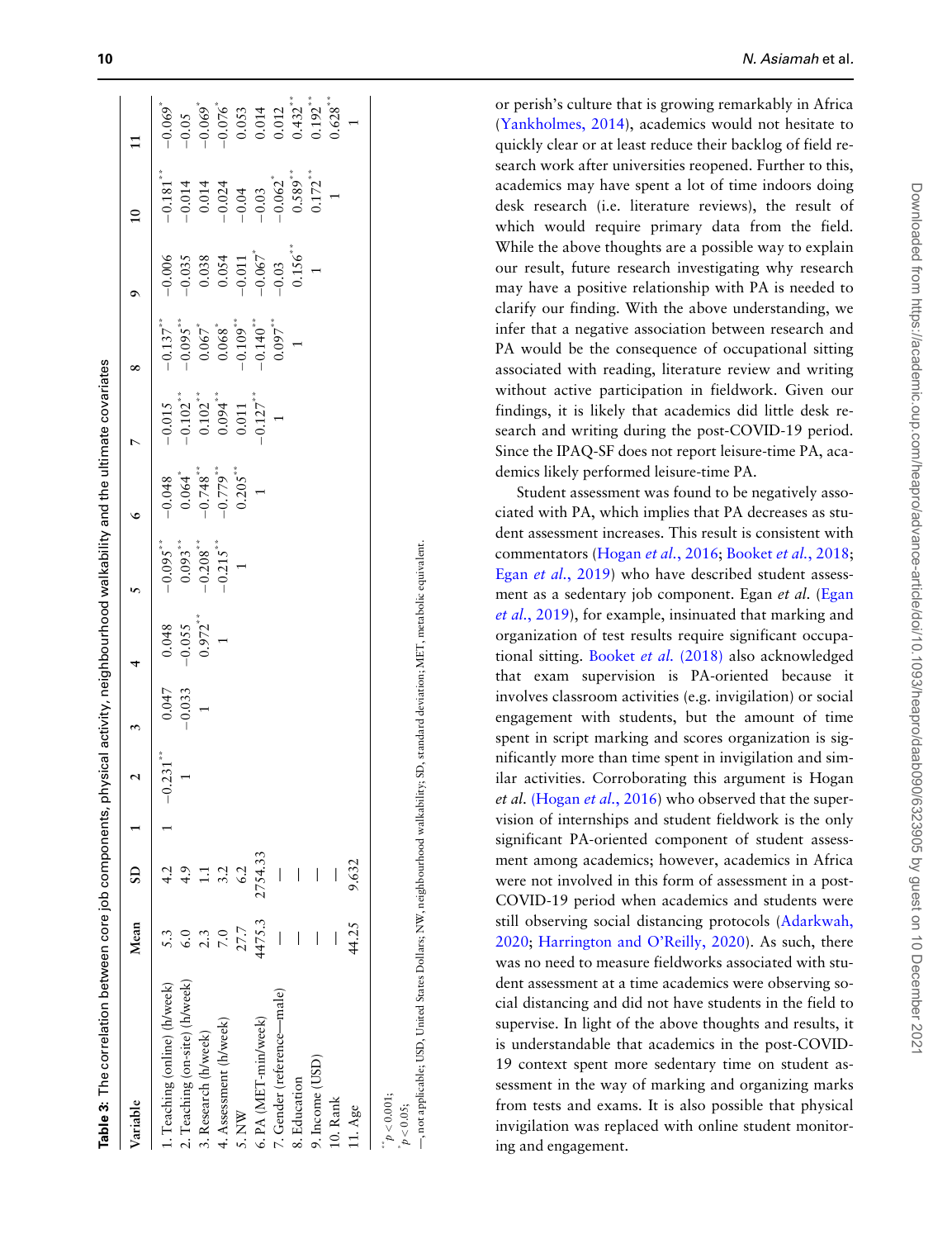<span id="page-10-0"></span>

|                       | Table 4: The associ ation between core jo! |                    |              | b components, physical activity and the ultimate covariates |             |           |                                    |              |              |                    |           |           |
|-----------------------|--------------------------------------------|--------------------|--------------|-------------------------------------------------------------|-------------|-----------|------------------------------------|--------------|--------------|--------------------|-----------|-----------|
| Model                 | Predictor <sup>c</sup>                     |                    | Coefficients |                                                             | 95% CI      | Tolerance | Predictor <sup>d</sup>             |              | Coefficients |                    | 95% CI    | Tolerance |
|                       |                                            | $\mathbf{r}$       | $\mathbf{S}$ | $\beta(t)$                                                  |             |           |                                    | $\mathbf{r}$ | 55           | $\beta(t)$         |           |           |
| $\stackrel{a}{\cdot}$ | (Constant)                                 | $\infty$<br>9066.7 | 164.73       | $(55.04)$ "                                                 | ±646.48     |           | (Constant)                         | 7563.01      | 193.5        | $(39.09)$ **       | $+759.38$ |           |
|                       | Teaching (online) (h/week)                 | $-4.87$            | 12.89        | $-0.01(-0.38)$                                              | $-50.57$    | 0.95      | NW <sup>*</sup> Teaching (online)  | 146.4        | 55.44        | 0.06(2.64)         | ±217.58   | 0.98      |
|                       | Teaching (on-site) (h/week)                | 9.24               | $11.07\,$    | 0.02(0.83)                                                  | ±43.44      | 0.94      | NW <sup>*</sup> Teaching (on-site) | 275.92       | 34.15        | $0.19(8.08)$ **    | ±134.00   | 0.97      |
|                       | Research (h/week)                          | 417.8              | 207.71       | $0.17(2.01)^*$                                              | ±815.15     | 0.05      | NW <sup>*</sup> Research           | 60.56        | 774.16       | 0.01(0.08)         | ±3038.13  | 0.07      |
|                       | Assessment (h/week)                        | $-805.0$           | $71.01\,$    | $-0.94 (-11.34)$                                            | ±278.66     | 0.05      | $\text{NW}^*\text{A}$ ssessment    | $-1868.85$   | 262.03       | $-0.65(-7.13)$     | ±1028.32  | 0.07      |
|                       | Model fit                                  |                    |              |                                                             |             |           |                                    |              |              |                    |           |           |
|                       | $\mathbb{R}^2$                             | 0.609              |              |                                                             |             |           |                                    | 0.431        |              |                    |           |           |
|                       | Adjusted $\mathbb{R}^2$                    | $0.607$            |              |                                                             |             |           |                                    | 0.429        |              |                    |           |           |
|                       | Change in $\mathbb{R}^2$                   | 0.002              |              |                                                             |             |           |                                    | 0.002        |              |                    |           |           |
|                       | Durbin-Watson                              | 1.608              |              |                                                             |             |           |                                    | 1.66         |              |                    |           |           |
|                       | F-test                                     | $412.04***$        |              |                                                             |             |           |                                    | $200.72***$  |              |                    |           |           |
| 2 <sup>b</sup>        | (Constant)                                 | 10542.99           | 404.78       | $(26.05)$ **                                                | ±1588.61    |           | (Constant)                         | 8558.31      | 473.82       | $(18.06)$ **       | ±1859.55  |           |
|                       | Teaching (online) (h/week)                 | $-10.29$           | 13.28        | $-0.02(-0.78)$                                              | $\pm$ 52.12 | 0.91      | NW <sup>*</sup> Teaching (online)  | 130.67       | 57.33        | $0.06(2.28)^{*}$   | ±225.00   | 0.95      |
|                       | Teaching (on-site) (h/week)                | $-0.07$            | 11.24        | $0.00 (-0.01)$                                              | ±44.10      | 0.91      | NW <sup>*</sup> Teaching (on-site) | 249.92       | 34.47        | $0.17 (7.25)^{**}$ | ±135.27   | 0.96      |
|                       | Research (h/week)                          | 515.03             | 212.43       | $0.20(2.42)^{*}$                                            | ±833.71     | 0.05      | NW <sup>*</sup> Research           | 176.62       | 786.03       | 0.02(0.23)         | ±3084.85  | 0.07      |
|                       | Assessment (h/week)                        | $-836.87$          | 72.86        | $-0.97(-11.49)$                                             | ±285.96     | 0.05      | $\text{NW}^*\text{A}$ ssessment    | $-1943.31$   | 267.12       | $-0.65 (-7.28)$    | ±1048.33  | 0.07      |
|                       | Covariates                                 |                    |              |                                                             |             |           |                                    |              |              |                    |           |           |
|                       | Gender (reference-male)                    | ∘.<br>$-304.4$     | 117.88       | $-0.05 (-2.58)^{*}$                                         | ±462.63     | 0.95      | Gender (ref.-male)                 | $-344.94$    | 142.04       | $-0.06(-2.43)^{*}$ | ±557.44   | 0.94      |
|                       | Education                                  | $-251.09$          | 108.28       | $-0.06(-2.32)$                                              | ±424.95     | 0.61      | Education                          | $-366.87$    | 130.21       | $-0.09(-2.82)$     | ±511.00   | 0.61      |
|                       | Income (USD)                               | $-23.88$           | 42.64        | $-0.01(-0.56)$                                              | ±167.33     | 0.95      | Income (USD)                       | $-12.07$     | 51.39        | $-0.01(-0.24)$     | ±201.69   | 0.94      |
|                       | Rank                                       | $-53.39$           | 52.16        | $-0.03(-1.31)$                                              | ±204.70     | 0.46      | Rank                               | $-7.39$      | 62.33        | $0.00(-0.12)$      | ±244.63   | 0.46      |
|                       | Age                                        | $-5.55$            | 7.44         | $-0.02(-0.75)$                                              | ±29.18      | 0.58      | Age                                | 11.32        | 8.91         | 0.04(1.27)         | ±34.98    | 0.59      |
|                       | Model fit                                  |                    |              |                                                             |             |           |                                    |              |              |                    |           |           |
|                       | $\mathbb{R}^2$                             | 0.616              |              |                                                             |             |           |                                    | 0.445        |              |                    |           |           |
|                       | Adjusted $R^2$                             | 0.613              |              |                                                             |             |           |                                    | 0.44         |              |                    |           |           |
|                       | Change in $\mathbb{R}^2$                   | 0.003              |              |                                                             |             |           |                                    | 0.005        |              |                    |           |           |
|                       | Durbin-Watson                              | 1.602              |              |                                                             |             |           |                                    | 1.66         |              |                    |           |           |
|                       | F-test                                     | $180.78\sp{^{**}}$ |              |                                                             |             |           |                                    | $90.25$ *    |              |                    |           |           |
| p < 0.001;            |                                            |                    |              |                                                             |             |           |                                    |              |              |                    |           |           |
| $p < 0.05$ .          |                                            |                    |              |                                                             |             |           |                                    |              |              |                    |           |           |
|                       | <sup>a</sup> Baseline models.              |                    |              |                                                             |             |           |                                    |              |              |                    |           |           |
|                       | <sup>b</sup> Ultimate models.              |                    |              |                                                             |             |           |                                    |              |              |                    |           |           |
|                       | Primary relationships.                     |                    |              |                                                             |             |           |                                    |              |              |                    |           |           |

dIntervening relationships.

 $\ensuremath{\textsc{d}}$  <br> Intervening relationships.

SE, standard error; CI, confidence interval; USD, United States Dollars; NW, neighbourhood walkability; dependent variable—physical activity.

SE, standard error; CI, confidence interval; USD, United States Dollars; NW, neighbourhood walkability; dependent variable-physical activity.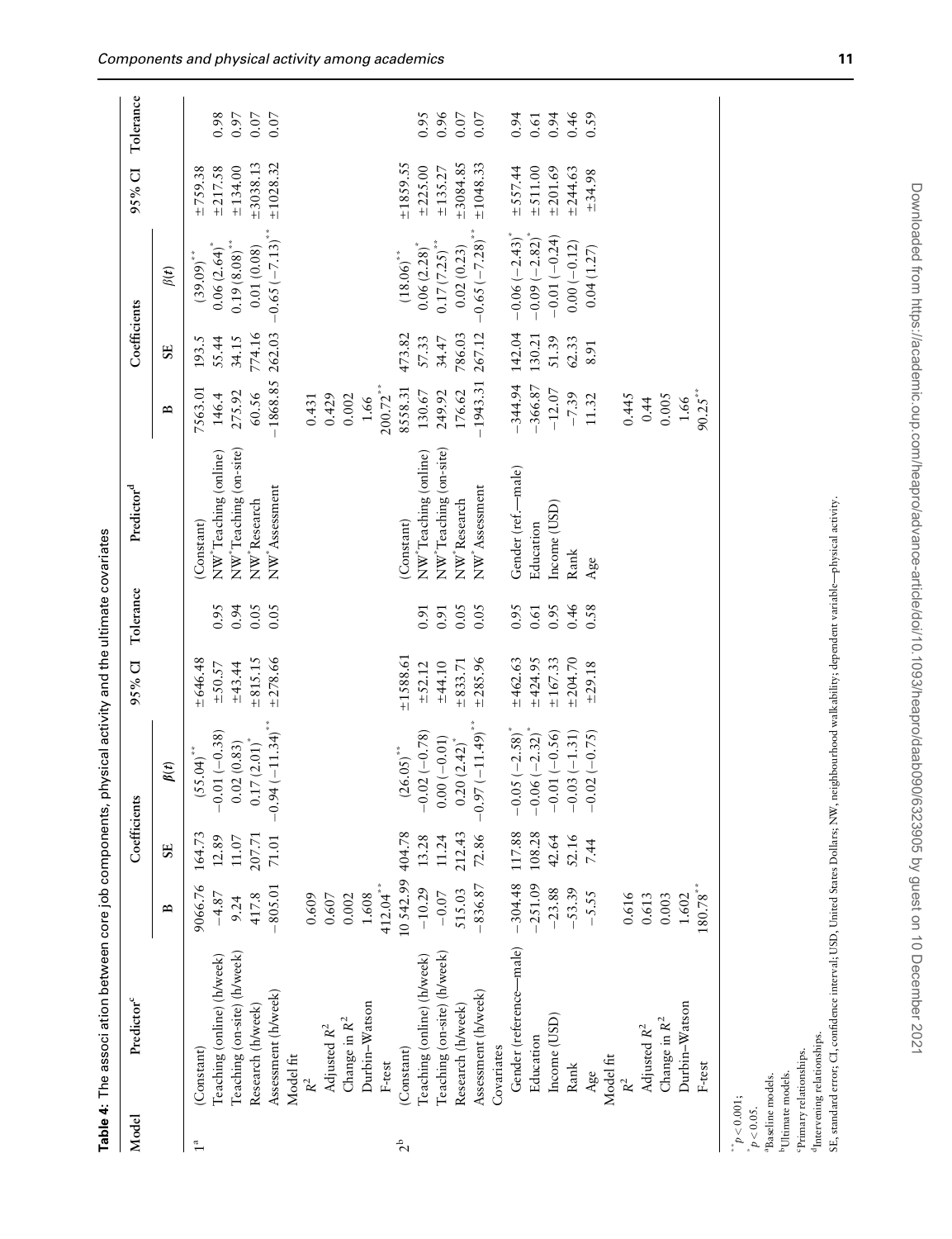A more compelling result could be the moderating influence of neighbourhood walkability on the relationship between the job components and PA. That is, neighbourhood walkability made the non-significant negative relationship between online teaching and PA positively significant. It also weakened the negative association between student assessment and PA and increased the strength of the positive association between research and PA. These results imply that neighbourhood walkability buffers sedentariness associated with the core job components. Backing this role of neighbourhood walkability in the relationships is [Lawton's](#page-14-0) [\(Lawton, 1980\)](#page-14-0) Person-Environment (P-E) fit model, which posits that human behaviours (e.g. PA) in a community are influenced by the built environment including essential services and amenities. The model adds that services, parks, community centres, aesthetics and road networks are neighbourhood resources that would often encourage social activities, walking and other physical activities. The study of Hosler et al. [\(Hosler](#page-14-0) et al., 2014) supports the above theory with its positive relationship between neighbourhood walkability and active behaviours in older adults with diabetes. In their scoping review, Edwards and Dulai [\(Edwards and Dulai, 2018\)](#page-13-0) revealed consistent confirmation of the positive relationship between neighbourhood walkability and physical activity. In Nigeria, Oyeyemi et al. [\(Oyeyemi](#page-14-0) et al., [\(2019\)](#page-14-0) found a positive association between PA and neighbourhood walkability. Asiamah et al. ([Asiamah](#page-13-0) et al.[, 2020\)](#page-13-0) confirmed a positive association between walkable resources in the community and social activities. Since academics had the opportunity to access walkable resources in their communities after the lockdown or the reopening of universities, our results and these pieces of evidence suggest that neighbourhoods played a role in buffering sedentary behaviour and increasing PA.

In our sample, men reported higher PA scores compare with women, which suggests that men were possibly more active in a post-COVID-19 context than women. Though this result is consistent with some stud-ies conducted in different contexts (Mutlu et al.[, 2015](#page-14-0); [Asiamah, 2016](#page-13-0)), there are studies that reported higher PA scores for women (Lee et al.[, 2011;](#page-14-0) [Cleland](#page-13-0) et al., [2018](#page-13-0)). We observed that these mixed pieces of evidence based on the IPAQ-SF were due to variations in context and research design. Furthermore, our average PA score of 4475 MET min/week is higher than most averages reported in similar studies conducted in developed countries [\(Violant-Holz](#page-15-0) et al., 2020) and in studies conducted in a COVID-19 social distancing context [\(Violant-Holz](#page-15-0) et al.[, 2020\)](#page-15-0). We have two explanations for this result.

First, Asiamah et al. [\(Asiamah](#page-13-0) et al., 2021) reasoned that PA might have increased in COVID-19 social distancing contexts because exercise and PA were promoted as a way to build immunity against COVID-19. Supporting this reasoning is a pilot study conducted in a COVID-19 social distancing context in Tunisia that reported an average IPAQ-SF-based PA of approxi-mately 6074 MET min/week ([Slimani](#page-15-0) et al., 2020). This average came from individuals of the general population who exercised to enhance health during the pan-demic. Secondly, Guthold et al. [\(Guthold](#page-14-0) et al., 2018) reported that African countries have the least levels of PI insufficiency, which means that a high level of PA in Africa during social distancing can be expected.

The second sensitivity analysis in which ultimate confounding variables were controlled for by comparing the baseline and ultimate models unfolds several implications and lessons. Firstly, personal demographic variables can affect the relationship between the job components and PA as well as the moderating role of neighbourhood walkability in the relationship between the job components and PA. Supporting this reasoning is the P-E fit model of Lawton [\(Lawton, 1980](#page-14-0)) that asserts that human behaviour is influenced by the environment and personal factors such as income, gender, and educational level. Some occupational health experts ([Booket](#page-13-0) et al.[, 2018](#page-13-0); [Hatipoglu and Inelmen, 2018](#page-14-0)) have also reported the link between employee behaviour and personal factors. The P-E fit model also asserts that PA and other behaviours are a function of individual factors and the environment, a reason why it was necessary to adjust for the ultimate confounding variables. A key implication is that it is always necessary for researchers to identify and control for confounding variables that could cause an over- or under-estimation of effects. As Asiamah et al. [\(Asiamah](#page-13-0) et al., 2019) demonstrated in their study, however, confounding is not always possible, a reason why researchers must conduct robust literature reviews to identify potential confounders for their studies and screen for ultimate covariates using a robust statistical procedure.

Our results have several implications for practice, theory and research. Firstly, this study re-emphasizes the role of the built environment, particularly neighbourhood walkability, in the promotion of PA among academics and the general population. This is to say that the provision of walkable neighbourhoods can give academics and other residents access to services and resources that encourage walking, bicycling, and other forms of active transportation. Walkable neighbourhoods can, therefore, encourage PA in a post-pandemic context where social distancing measures are taken while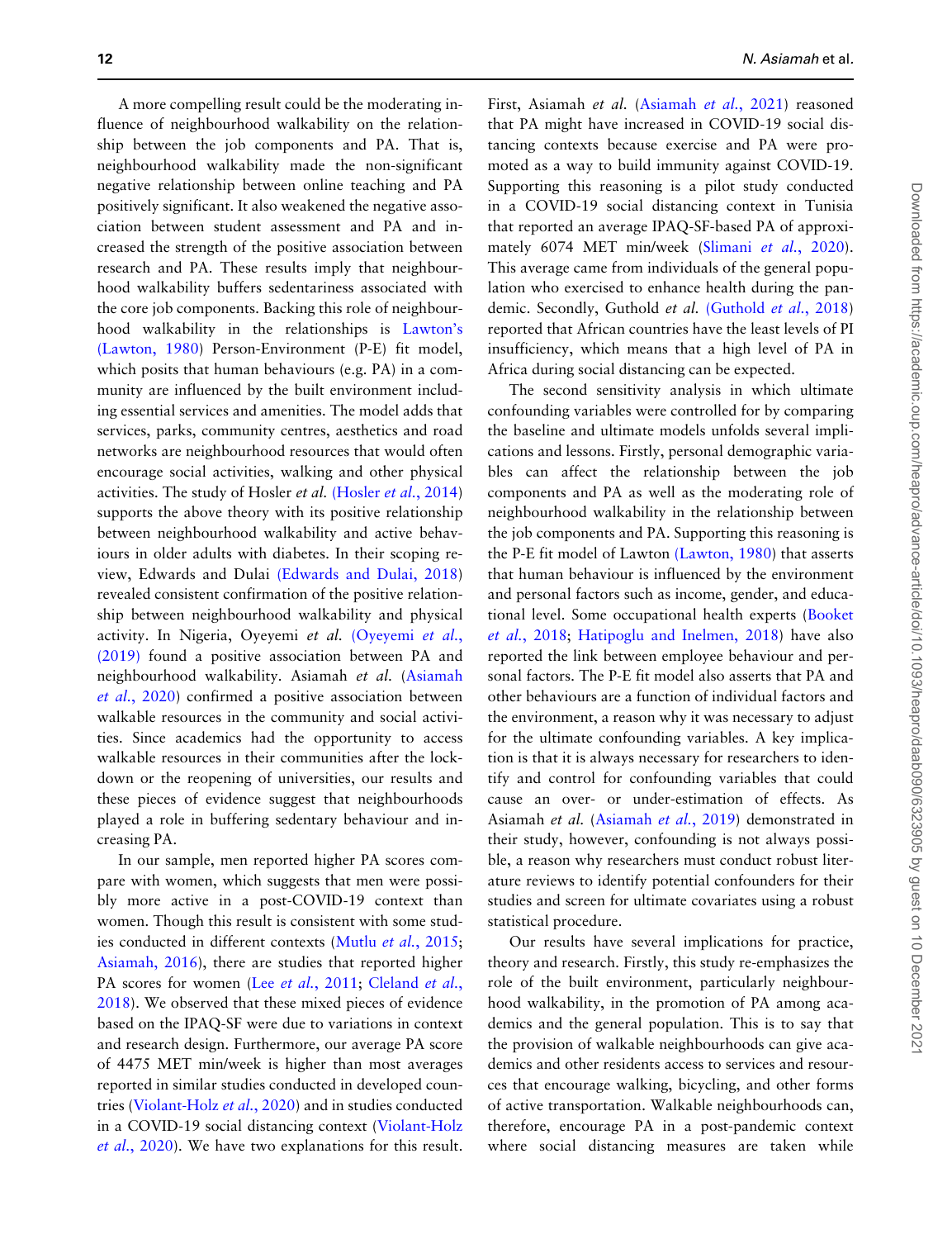community resources (including essential services) are being utilized. If parks and recreational centres (which form the core of neighbourhood walkability) could support individual-level PA during the lockdown ([Asiamah](#page-13-0) et al.[, 2021\)](#page-13-0), then they should be expected to do more in a post-pandemic context with improved neighbourhood sociability. Residents may, nevertheless, need to be trained to use walkable neighbourhoods in a postpandemic context since walkable neighbourhoods and social networks within them can have limited usability in this context. That being so, training and human development programs that enable academics, especially the older ones, to use walkable neighbourhoods are necessary. This is another way to say that even the most walkable neighbourhoods would not support PA or buffer sedentary behaviour in the general population if residents are not trained to safely navigate neighbourhood barriers (i.e. poor roads and hilly paths) in a post-COVID-19 setting. More so, residents may not use walkable resources if they are not made aware of the health and social benefits of such resources. The provision of walkable neighbourhoods, which is a public health flagship program in the developed world [\(Hosler](#page-14-0) et al.[, 2014](#page-14-0); [Oyeyemi](#page-14-0) et al., 2019), and the empowerment of individuals to utilize such neighbourhoods should, therefore, be the way forward in public health promotion in African countries.

This study has some limitations that have major implications for future research. The first limitation is our use of the cross-sectional approach, which did not allow us to establish cause and effect. This limitation hinges on the inability of cross-sectional designs to eliminate confounding completely [\(Asiamah](#page-13-0) et al., [2019\)](#page-13-0). The IPAQ-SF questionnaire used does not distinguish between PA during work and leisure; therefore, this study does not draw conclusions about the extent of PA during work and leisure. More so, we could not measure PA due to desk research and field work to back our argument. Future researchers are encouraged to provide methods and tools for measuring workrelated PA, including PA related to desk research and fieldwork.

For reasons already discussed, our measure of student assessment did not include fieldwork evaluation (e.g. internship assessment). Future researchers are, as a result, expected to incorporate this indicator into student assessment if their contexts support it. The use of a non-powered sample and snowball sampling due to research design constraints could be associated with sampling bias and may, therefore, limit the generalizability of our findings. This notwithstanding, our geographic scope and sample size are sufficiently large and could

provide findings reflecting an African context, at least. More importantly, our sensitivity analysis, apart from enabling us to remove confounding and irrelevant covariates in the ultimate model, can be a model for future researchers, considering the fact that this statistical technique is not commonly used. The inferior but dominant tradition has been the failure of researchers to control for confounders and remove irrelevant covariates in their regression models using standard statistical procedures such as our sensitivity analysis ([Rothman and](#page-15-0) [Greenland, 1998](#page-15-0); [Asiamah](#page-13-0) et al., 2019). Our study, in effect, can encourage the application of a more resilient method for controlling for potential confounders in future research. Additional analyses comparing the estimated associations between the four countries would have been useful in this study, but these analyses were not performed for two main reasons. Firstly, this comparative analysis would have made the study more complex, making its scope difficult to understand and appreciate. Secondly, the primary goal of this study was to provide evidence on an African sample and set basis for future research. Thus, based on our results, future researchers can compare our associations between African countries.

#### **CONCLUSION**

Research work as a job component was associated with higher PA among academics but student assessment was associated with lower PA. It is, therefore, concluded that PA among African academics could reduce as student assessment in the post-COVID-19 context increases. More compelling is the positive moderating influences of neighbourhood walkability on the relationship between the core job components and PA. More specifically, the non-significant relationship between online teaching and PA is made positively significant by neighbourhood walkability. The positive relationship between on-site teaching and PA is strengthened by neighbourhood walkability whereas the negative association between student assessment and PA is made less negative by neighbourhood walkability. It is concluded that access to walkable neighbourhoods can encourage PA and reduce sedentary behaviour as academics accomplish core job tasks in a post-COVID-19 context. Neighbourhood walkability can predict higher PA even among academics performing sedentary job tasks.

Our findings corroborate the need for governments, ministries of education, and universities in Africa to roll out interventions that support PA among academics. These interventions may include investments in more walkable university campuses and neighbourhoods,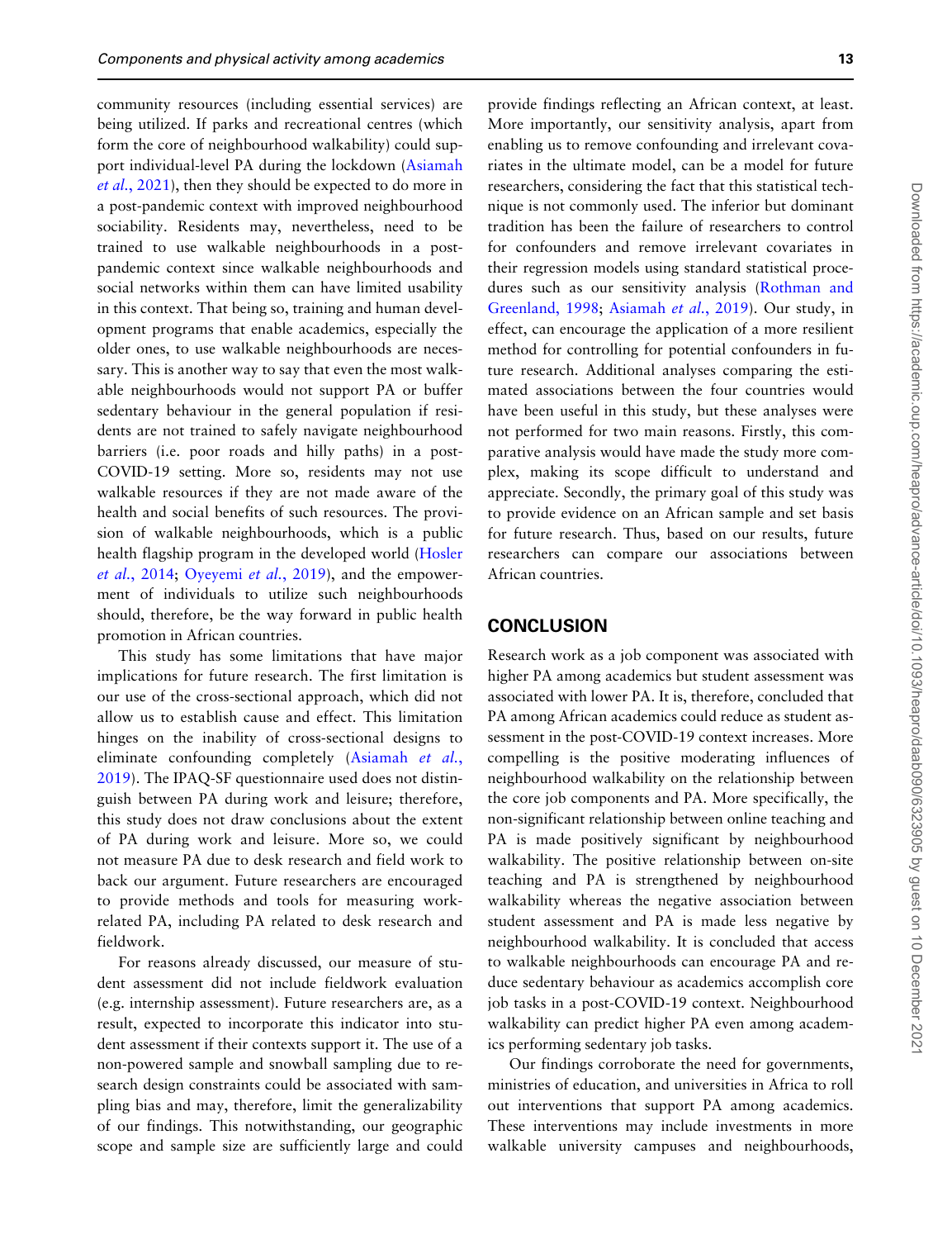<span id="page-13-0"></span>workplace PA programs (e.g. the provision of more equipped gyms and sporting facilities), and institutionalized campaigns aimed at encouraging academics to maintain PA and meet recommended PA levels. There is a need for future researchers to identify context-specific interventions by (i) using qualitative approaches to understand factors that may affect PA among academics in specific settings and (ii) applying prospective and crosssectional designs to assess the cost-effectiveness of potential PA interventions and long-term effects of PA.

#### Supplementary material

[Supplementary material](https://academic.oup.com/heapro/article-lookup/doi/10.1093/heapro/daab090#supplementary-data) is available at Health Promotion International online.

# ETHICAL APPROVAL

This study received ethical clearance from an institutional ethics committee (# 0022020ACE). The ethics committee reviewed the study protocol and the informed consent statement. All participants consented to participate in this study.

## AUTHORS' CONTRIBUTIONS

N.A. conceived the research idea, analysed the data and wrote the original manuscript. FFO designed the online survey and coordinated data gathering. F.M. coordinated data gathering in Kenya whereas E.D. contributed to the refinement of the research idea. S.M.A. and I.A. facilitated the distribution of the online survey. A.O. coordinated the distribution of the online survey in Nigeria. H.K.M. contributed to the study design and conceptualization. S.H., R.S.B., E.E. and C.A.M. coordinated questionnaire distribution. All authors proofread the draft manuscript and suggested corrections.

### ACKNOWLEDGEMENTS

We acknowledge the contribution of Fellows and Associates of the Africa Center for Epidemiology to this project.

### REFERENCES

- Aczel, B., Kovacs, M., van der Lippe, T. and Szaszi, B. (2021) Researchers working from home: benefits and challenges. PLoS One, 16, e0249127.
- Adarkwah, M. A. (2020) "I'm not against online teaching, but what about us?": ICT in Ghana post Covid-19. Education and Information Technologies, 16, 1–21.
- Armitage, R. and Nellums, L. B. (2020) COVID-19 and the consequences of isolating the elderly. The Lancet Public Health, 5, e256.
- Asiamah, N. (2016) Socio-demographic determinants of physical activity (PA): a working class perspective. Cogent Medicine, 3, 1276037–1276010.
- Asiamah, N., Conduah, A. K. and Eduafo, R. (2021) Social network moderators of the association between Ghanaian older adults' neighborhood walkability and social activity. Health Promotion International, 36, 1–9.
- Asiamah, N., Kyriakos, K., Eduafo, R. and Borkey, R. (2020) The influence of community-level built environment factors on active social network size in older adults: social activity as a moderator. International Quarterly of Community Health Education, 41, 77–87.
- Asiamah, N., Kyriakos, K. and Opoku, E. (2020) The influence of physicians' physical activity prescription on indicators of health service quality. Journal for Healthcare Quality, Ahead of print, 1–7.
- Asiamah, N., Mends-Brew, E. and Boison, B. K. T. (2019) A spotlight on cross-sectional research: addressing the issues of confounding and adjustment. International Journal of Healthcare Management, 14, 183–114.
- Asiamah, N., Opuni, N. F., Mends-Brew, E., Mensah, S. W., Mensah, H. K. and Quansah, F. (2021) Short-term changes in behaviors resulting from COVID-19-related social isolation and their influences on mental health in Ghana. Community Mental Health Journal, 57, 79–14.
- Booket, E. J., Dehghan, F. and Alizadeh, Z. (2018) The role of predicting the formation of workaholism based on personality factors and perfectionism among academics. Cogent Psychology, 5, 1527200–1527211.
- Christman, Z. J., Wilson-Genderson, M., Heid, A. and Pruchno, R. (2019) The effects of neighborhood built environment on walking for leisure and for purpose among older people. The Gerontologist, 59, 1–10.
- Chudyk, A. M., McKay, H. A., Winters, M., Sims-Gould, J. and Ashe, M. C. (2017) Neighborhood walkability, physical activity, and walking for transportation: a cross-sectional study of older adults living on low income. BMC Geriatrics, 17, 1–14.
- Cleland, C., Ferguson, S., Ellis, G. and Hunter, R. F. (2018) Validity of the International Physical Activity Questionnaire (IPAQ) for assessing moderate-to-vigorous physical activity and sedentary behaviour of older adults in the United Kingdom. BMC Medical Research Methodology, 18, 1–12.
- Dhawan, S. (2020) On-line learning: a panacea in the time of COVID-19 crisis. Journal of Educational Technology Systems, 49, 5–22.
- Dietz, L., Horve, P. F., Coil, D. A., Fretz, M., Eisen, J. A. and Van Den Wymelenberg, K. (2020) 2019 Novel coronavirus (COVID-19) pandemic: built environment considerations to reduce transmission. mSystems, 5, 1–13.
- Edwards, N. and Dulai, J. (2018) Examining the relationships between walkability and physical activity among older persons: what about stairs? BMC Public Health, 18, 1-11.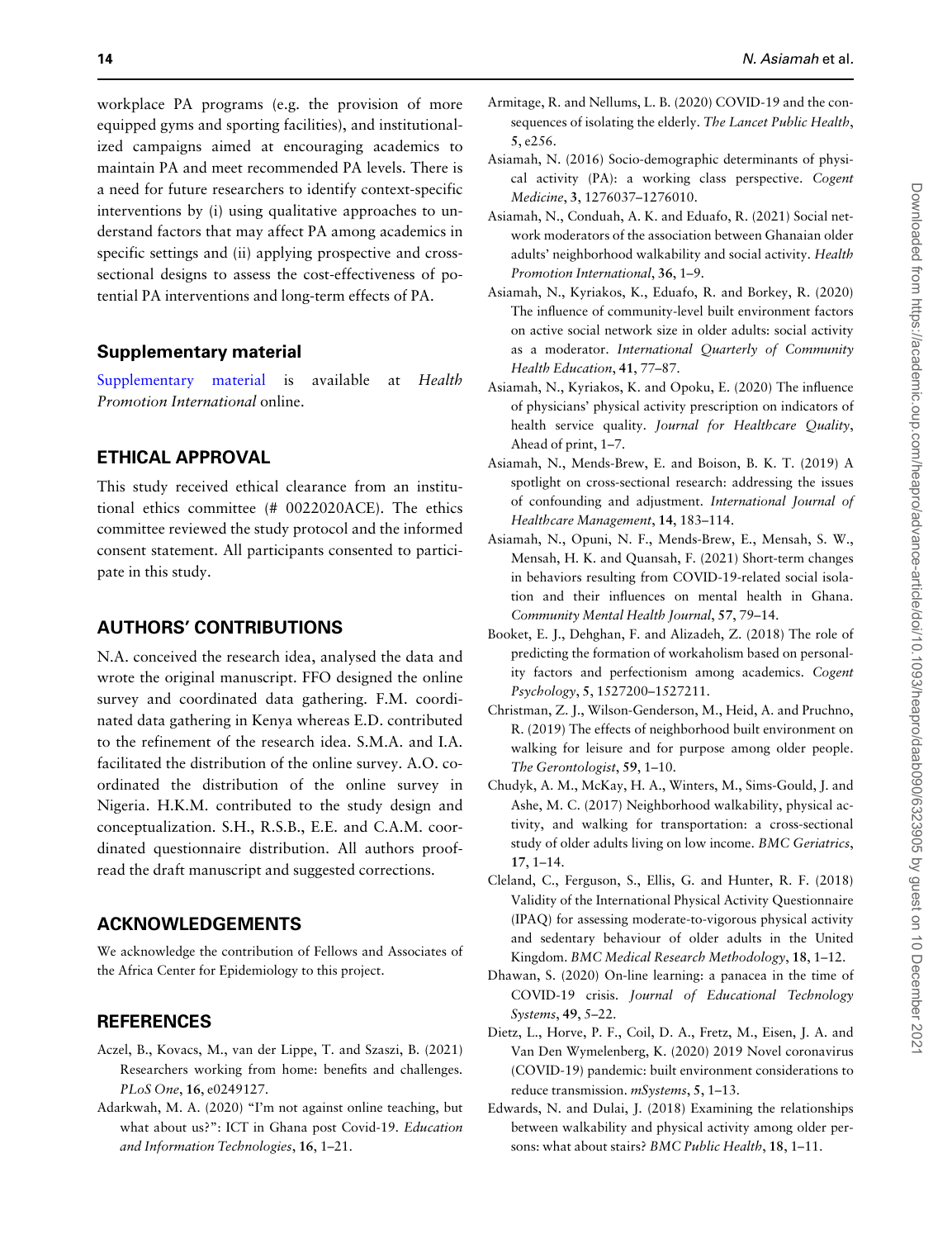- <span id="page-14-0"></span>Egan, C. A., Webster, C. A., Beets, M. W., Weaver, R. G., Russ, L., Michael, D. et al. (2019) Sedentary time and behavior during school: a systematic review and meta-analysis. American Journal of Health Education, 50, 283–290.
- Elsahory, N., Al-Sayyed, H., Odeh, M., McGrattan, A. and Hammad, F. (2020) Effect of Covid-19 on food security: a cross-sectional survey. Clinical Nutrition ASPEN, 40, 171–178. doi: 10.1016/j.clnesp.2020.09.026.
- Fountaine, C. J., Piacentini, M. and Liguori, G. A. (2014) Occupational sitting and physical activity among university employees. International Journal of Exercise Science, 7, 295–301.
- Floden, L. and Bell, M. L. (2019) Imputation strategies when a continuous outcome is to be dichotomized for responder analysis: a simulation study. BMC Medical Research Methodology, 19, 1–11.
- Garson, D. (2012) Testing Statistical Assumptions. Statistical Associates Publishing – Blue Book Publishing, 2012 Edition, NC, USA, pp. 1–52.
- George, E. S., Kolt, G. S., Rosenkranz, R. R. and Guagliano, J. M. (2014) Physical activity and sedentary time: male perceptions in a university work environment. American Journal of Men's Health, 8, 148–158.
- Keenan, M. and Greer, A. E. (2015) Sedentary behavior and related factors among full-time, university faculty. International Journal of Workplace Health Management, 8, 206– 213.
- Guthold, R., Stevens, G. A., Riley, L. M. and Bull, F. C. (2018) Worldwide trends in insufficient activity from 2001 to 2016: a pooled analysis of 358 population-based surveys with 1.9 million participants. Lancet Glob Health, 6, 1077–1086.
- Harrington, D. M. and O'Reilly, M. (2020) The reimagination of school-based physical activity research in the COVID-19 era. PLoS Medicine, 17, e1003267.
- Hatipoglu, B. and Inelmen, K. (2018) Demographic diversity in the workplace and its impact on employee voice: the role of trust in the employer. The International Journal of Human Resource Management, 29, 970–994.
- Helm, R. and Mark, A. (2012) Analysis and evaluation of moderator effects in regression models: state of art, alternatives and empirical example. Review of Managerial Science, 6, 307–332.
- Hogan, V., Hogan, M. and Hodgins, M. (2016) A study of workaholism in Irish academics. Occupational Medicine (Oxford, England), 66, 460–465.
- Hosler, A. S., Gallant, M. P., Riley-Jacome, M. and Rajulu, D. T. (2014) relationship between objectively measured walkability and exercise walking among adults with diabetes. Journal of Environmental and Public Health, 2014, 542123–542126.
- Jacob, O. N. (2020) Impact of COVID-19 pandemic school close down on the research programme of higher institutions. International Journal of Advances in Data and Information Systems, 1, 40–49.
- Koohsari, M. J., Nakaya, T. and Oka, K. (2018) Activity-friendly built environments in a super-aged society,

Japan: current challenges and toward a research agenda. International Journal of Environmental Research and Public Health, 15, 2054.

- Lavelle, G., Noorkoiv, M., Theis, N., Korff, T., Kilbride, C., Baltzopoulos, V. et al. (2020) Validity of the International Physical Activity Questionnaire Short Form (IPAQ-SF) as a measure of physical activity (PA) in young people with cerebral palsy: a cross-sectional study. Physiotherapy, 107, 209–215.
- Lawton, M. P. (1980) Environment and Aging. Brooks/Cole, Los Angeles.
- Lee, P. H., Yu, Y., McDowell, I., Leung, G. M., Lam, T. and Stewart, S. M. (2011) Performance of the international physical activity questionnaire (short form) in subgroups of the Hong Kong Chinese population. International Journal of Behavioral Nutrition and Physical Activity, 8, 81.
- Mahmood, R. (2020) Instructional strategies for on-line teaching in COVID-19 pandemic. Human Behavior and Emerging Technology, 3(1), 199–203. doi: 10.1002/hbe2.218.
- Merom, D., Gebel, K., Fahey, P., Astell-Burt, T., Voukelatos, A., Rissel, C. et al. (2015) Neighborhood walkability, fear and risk of falling and response to walking promotion: the Easy Steps to Health 12-month randomized controlled trial. Preventive Medicine Reports, 2, 704–710.
- Murphy, M. P. A. (2020) COVID-19 and emergency eLearning: consequences of the securitization of higher education for post-pandemic pedagogy. Contemporary Security Policy, 41, 492–505.
- Mutlu, T., Ozkan, A., Kul, M. and Bozkus, T. (2015) Investigation of the relationship between physical activity level and healthy life-style behaviors of academic staff. Educational Research and Reviews, 10, 577–581.
- Owolabi, J. O. (2020) Virtualising the school during COVID-19 and beyond in Africa: infrastructure, pedagogy, resources, assessment, quality assurance, student support system, technology, culture and best practices. Advances in Medical Education and Practice, 11, 755–759.
- Oyeyemi, A. L., Bello, U. M., Philemon, S. T., Aliyu, H. N., Majidadi, R. W. and Oyeyemi, A. Y. (2014) Examining the reliability and validity of a modified version of the International Physical Activity Questionnaire, long form (IPAQ-LF) in Nigeria: a cross-sectional study. BMJ Open, 4, e005820.
- Oyeyemi, A. L., Kolo, S. M., Rufai, A. A., Oyeyemi, A. Y., Omotara, B. A. and Sallis, J. F. (2019) Associations of neighborhood walkability with sedentary time in Nigerian older adults. International Journal of Environmental Research and Public Health, 16, 1879–1812.
- Pinheiro, M. D. and Luís, N. C. (2020) COVID-19 could leverage a sustainable built environment. Sustainability, 12, 5863–5823.
- Rajhans, V., Memon, U., Patil, V. and Goyal, A. (2020) Impact of COVID-19 on academic activities and way forward in Indian OptometryImpacto del COVID-19 en las actividades